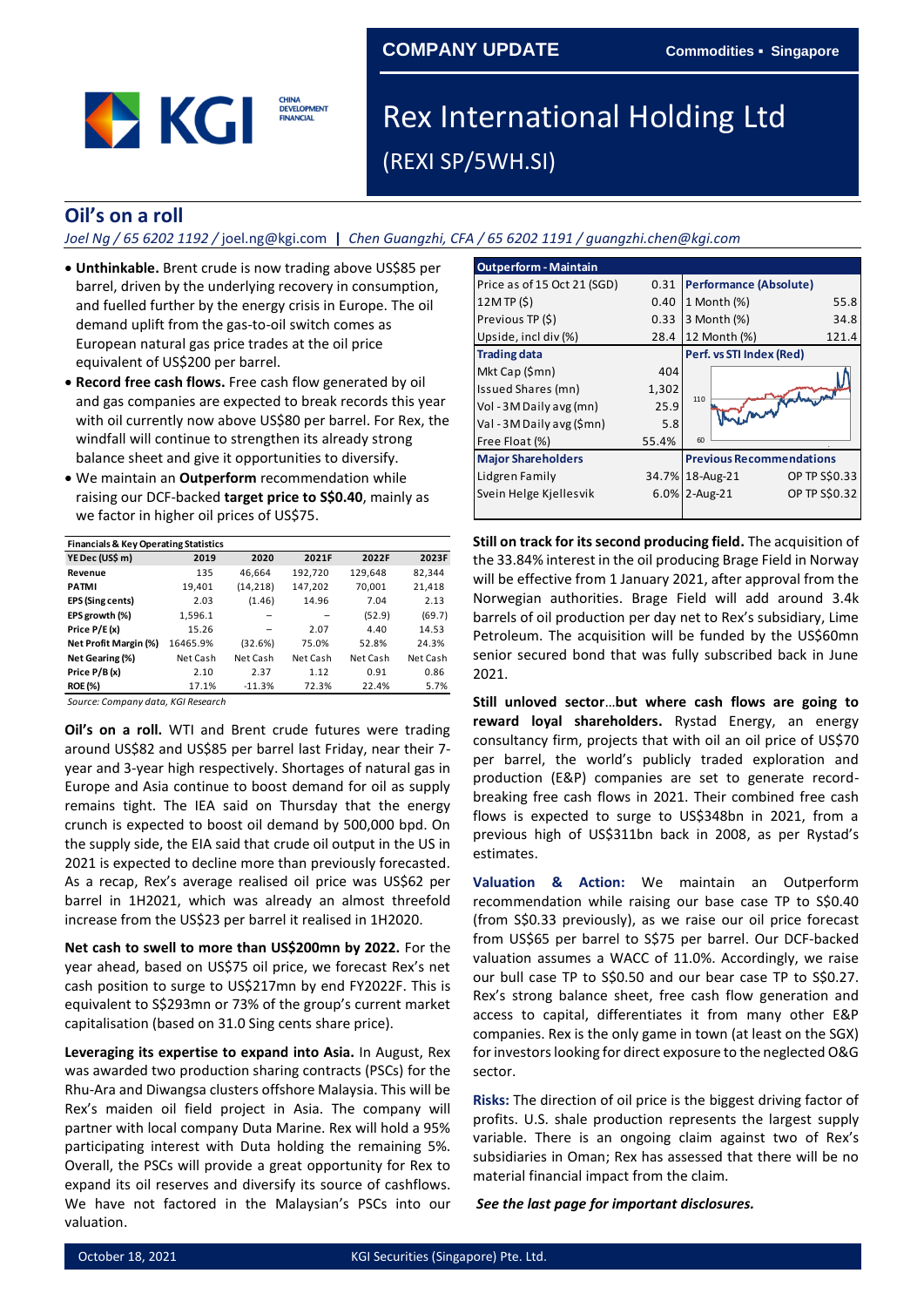

We expect Rex's valuations to by driven primarily by oil prices, production volumes and breakeven costs.

#### **Norway tax formula for 2020 and 2021:**

| <b>Operating income</b><br>- Operating expenses<br>- Depreciation (6 yrs)<br>- Exploration and<br>development expenses<br>(100%)<br>- Environmental taxes and<br>area fees<br>- Net financial costs |
|-----------------------------------------------------------------------------------------------------------------------------------------------------------------------------------------------------|
| $=$ Corp tax base (22%)<br>- Uplift (24% of capex)<br>= Special tax base (56%)                                                                                                                      |
|                                                                                                                                                                                                     |

# **Valuations and peer comparison**

We maintain our Outperform recommendation while raising our fair value to S\$0.40 per share in our base case scenario.

#### **Key valuation drivers and scenario analysis**

The three key drivers of Rex's valuation are the average selling price (ASP) of oil, production volume and breakeven costs. We have assumed an ASP of US\$65 in our base-case scenario and utilised a total average cost of production (CapEx + OpEx) of US\$29 per barrel.

Taxes are calculated differently for Oman and Norway. For Oman, MOL is entitled to approximately 64% of gross oil production while the remainder goes to the government who pays the taxes. In Norway, oil and gas companies are taxed a total rate of 78%. However, this is split between 20-30% for the standard company tax rate and 50-60% for the special tax rate. As of 2020, this ratio was at 22% for standard rate and 56% for special.

However, many oil & gas companies operating in Norway are expected to pay minimal or no taxes in 2021 due to favourable government policies. The key changes implemented for 2020 and 2021 include tax rebates set at 100% of capital expenditure, with which Rystad Energy estimates can reduce breakeven prices for projects by an average of 40%. Furthermore, a higher uplift of 24% (uplift is a percentage of CapEx that can offset the special tax base) is now accelerated to one year rather than the previous 20.8% over four years.

| <b>Valuation</b> | Assumptions for 2021-2027<br>Key changes between each scenario are underlined                                                                                                                     | Valuation<br>per share (S\$) |
|------------------|---------------------------------------------------------------------------------------------------------------------------------------------------------------------------------------------------|------------------------------|
| Base case        | US\$75 oil price<br>Yumna total gross production based on 10.4 MMboe (2021-2025)<br>Brage total production based on 7.7 MMboe (2021-2027)<br>US\$4.50 NPV per MMboe for Shrek, Falk and Fogelberg | S\$0.40                      |
| Upside case      | US\$80 oil price<br>Yumna total production based on 13.3 MMboe (2021-2027)<br>Brage total production based on 7.7 MMboe (2021-2027)<br>US\$6.00 NPV per MMboe for Shrek, Falk and Fogelberg       | S\$0.50                      |
| Downside case    | US\$65 oil price<br>Yumna total production based on 8.2 MMboe (2021-2023)<br>Brage total production based on 7.7 MMboe (2021-2027)<br>US\$3.00 NPV per MMboe for Shrek, Falk and Fogelberg        | S\$0.27                      |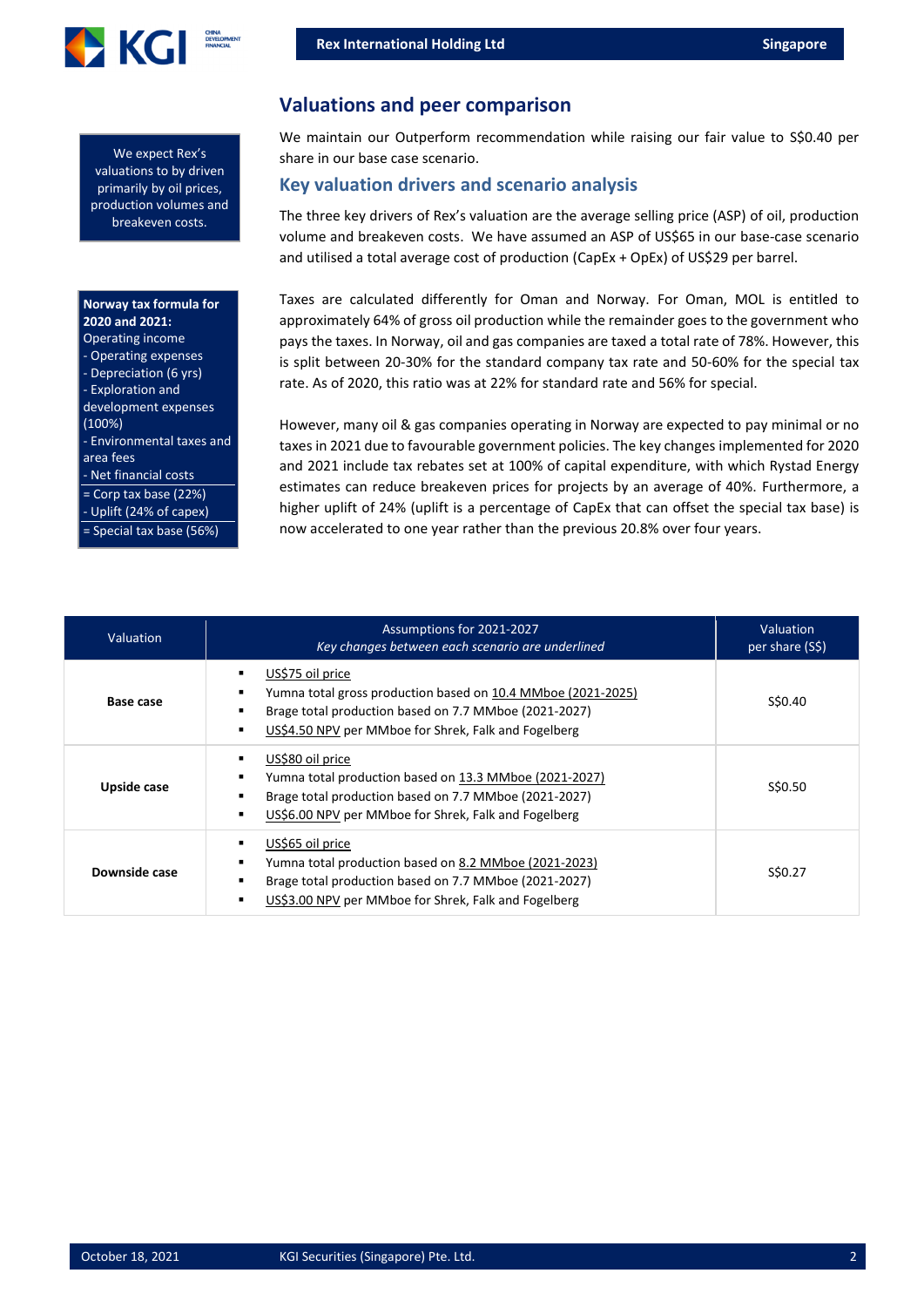

Our base case scenario assumes an average oil price of US\$75 over our forecast period.

#### **Base case valuation**

Our base case valuation scenario utilizes a conservative set of assumptions. We applied a 10.0% discount rate. The cost of debt is at 8.5%, and the cost of equity equals 11.5%. For Brage, 100% of capex in 2021 can be expensed in the same year, while we estimate that US\$77mn in deferred taxes will offset the special tax (56% rate) up to 2027.

| YUMNA, OMAN                                        |             |                          |                   |                   |                          |                          |            |
|----------------------------------------------------|-------------|--------------------------|-------------------|-------------------|--------------------------|--------------------------|------------|
| (US <sub>5</sub> )                                 | 2021        | 2022                     | 2023              | 2024              | 2025                     | 2026                     | 2027       |
| Decline rate per annum (%)                         |             | (32.7%)                  | (36.5%)           | (31.9%)           | (31.3%)                  |                          |            |
| Gross production rate (bopd)                       | 11,000      | 7,400                    | 4,700             | 3,200             | 2,200                    | $\overline{\phantom{0}}$ |            |
| Production days                                    | 365         | 365                      | 365               | 365               | 365                      |                          |            |
| Masirah: Gross production rate per annum (barrels) | 4,015,000   | 2,701,000                | 1,715,500         | 1,168,000         | 803,000                  |                          |            |
| Masirah: Net entitlement (%)                       | 64.0%       | 64.0%                    | 64.0%             | 64.0%             | 64.0%                    |                          |            |
| Masirah: Net entitlement (barrels)                 | 2,569,600   | 1,728,640                | 1,097,920         | 747,520           | 513,920                  |                          |            |
| Oil price (US\$ per barrel)                        | 75          | 75                       | 75                | 75                | 75                       |                          |            |
| Net revenue (US\$)                                 | 192,720,000 | 129,648,000              | 82,344,000        | 56,064,000        | 38,544,000               |                          |            |
|                                                    |             |                          |                   |                   |                          |                          |            |
| Drilling and development Capex (US\$)              | 20,556,800  | $\overline{\phantom{0}}$ | $\qquad \qquad -$ | $\qquad \qquad -$ | $\overline{\phantom{0}}$ |                          |            |
| Abandonment (US\$)                                 |             |                          |                   |                   | 4,000,000                |                          |            |
|                                                    |             |                          |                   |                   |                          |                          |            |
| Opex per barrel of oil equivalent (US\$)           | 7.6         | 11.4                     | 17.9              | 26.3              | 25.5                     |                          |            |
| Operating expenses (US\$)                          | 30,660,000  | 30,660,000               | 30,660,000        | 30,660,000        | 20,440,000               |                          |            |
| Operating expense / net revenue (%)                | 15.9%       | 23.6%                    | 37.2%             | 54.7%             | 53.0%                    |                          |            |
| Free Cash flow (US\$)                              | 141,503,200 | 98,988,000               | 51,684,000        | 25,404,000        | 14,104,000               |                          |            |
|                                                    |             |                          |                   |                   |                          |                          |            |
| Discount Rate                                      | 10%         |                          |                   |                   |                          |                          |            |
| NPV (US\$)                                         | 275,387,240 |                          |                   |                   |                          |                          |            |
| Shares outstanding ('000)                          | 1,315,508   |                          |                   |                   |                          |                          |            |
| NPV/share (US\$)                                   | 0.21        |                          |                   |                   |                          |                          |            |
| NPV/share (S\$)                                    | 0.28        |                          |                   |                   |                          |                          |            |
| Rex Ownership                                      | 86.37%      |                          |                   |                   |                          |                          |            |
| Rex's Share (S\$/share)                            | 0.24        |                          |                   |                   |                          |                          |            |
|                                                    |             |                          |                   |                   |                          |                          |            |
| <b>BRAGE NORWAY</b>                                |             |                          |                   |                   |                          |                          |            |
|                                                    |             |                          |                   |                   |                          |                          |            |
| (US <sub>5</sub> )                                 | 2021        | 2022                     | 2023              | 2024              | 2025                     | 2026                     | 2027       |
| Decline rate per annum (%)                         |             | $(4.0\%)$                | $(4.0\%)$         | (4.0%             | $(4.0\%)$                | $(4.0\%)$                | (4.0%)     |
| Gross Production rate (bopd)                       | 3,400       | 3,264                    | 3,133             | 3,008             | 2,888                    | 2,772                    | 2,661      |
| Production days                                    | 365         | 365                      | 365               | 365               | 365                      | 365                      | 365        |
| Brage: Gross Production rate per annum (barrels)   | 1,241,000   | 1,191,360                | 1,143,706         | 1,097,957         | 1,054,039                | 1,011,878                | 971,402    |
| Oil Price (US\$ per barrel)                        | 75          | 75                       | 75                | 75                | 75                       | 75                       | 75         |
| Brage: Net Revenue (US\$)                          | 93,075,000  | 89,352,000               | 85,777,920        | 82,346,803        | 79,052,931               | 75,890,814               | 72,855,181 |
|                                                    |             |                          |                   |                   |                          |                          |            |
| Drilling and development Capex (US\$)              | 24,367,816  | 24,367,816               | 24,367,816        | 24,367,816        | 24,367,816               | 24,367,816               | 24,367,816 |
| Abandonment (US\$)                                 |             |                          |                   |                   |                          |                          |            |
|                                                    |             |                          |                   |                   |                          |                          |            |
| Opex per barrel of oil equivalent (US\$)           | 7.0         | 7.0                      | 7.0               | 7.0               | 7.0                      | 7.0                      | 7.0        |
| Operating expenses (US\$)                          | 8,687,000   | 8,339,520                | 8,005,939         | 7,685,702         | 7,378,274                | 7,083,143                | 6,799,817  |
| Operating expense / net revenue (%)                | 9.3%        | 9.3%                     | 9.3%              | 9.3%              | 9.3%                     | 9.3%                     | 9.3%       |
| Free Cash flow (US\$)                              | 60,020,184  | 56,644,664               | 53,404,165        | 50,293,285        | 47,306,841               | 44,439,855               | 41,687,548 |
| Corporate Tax (22%)                                | 13,204,440  | 12,461,826               | 11,748,916        | 11,064,523        | 10,407,505               | 9,776,768                | 9,171,261  |
| Free cash flow after corporate tax                 | 46,815,743  | 44, 182, 838             | 41,655,248        | 39,228,763        | 36,899,336               | 34,663,087               | 32,516,288 |
| Special Tax (56%) rebate                           | 34,430,062  |                          |                   |                   |                          |                          |            |
| Free Cash flow after tax and rebates               | 81,245,805  | 44, 182, 838             | 41,655,248        | 39,228,763        | 36,899,336               | 34,663,087               | 32,516,288 |
| Lime's stake 33.8%                                 | 27,496,018  | 14,952,798               | 14,097,386        | 13,276,190        | 12,487,842               | 11,731,029               | 11,004,487 |
|                                                    |             |                          |                   |                   |                          |                          |            |
| Discount Rate                                      | 10%         |                          |                   |                   |                          |                          |            |
| NPV (US\$)                                         | 77,036,324  |                          |                   |                   |                          |                          |            |
| Shares outstanding ('000)                          | 1,315,508   |                          |                   |                   |                          |                          |            |
| NPV/share (US\$)                                   | 0.06        |                          |                   |                   |                          |                          |            |
| NPV/share (S\$)                                    | 0.08        |                          |                   |                   |                          |                          |            |
| Rex Ownership                                      | 90.0%       |                          |                   |                   |                          |                          |            |
| Rex's Share (S\$/share)                            | 0.071       |                          |                   |                   |                          |                          |            |

| <b>NORWAY LICENSES</b>                            |                                             |                         |                                                 |                          |
|---------------------------------------------------|---------------------------------------------|-------------------------|-------------------------------------------------|--------------------------|
| Licesnse                                          | <b>Estimated 2C</b><br>resources<br>(MMboe) | % stake<br>owned by Rex | <b>Total barrels</b><br>owned by Rex<br>(MMboe) | <b>Remarks</b>           |
| Shrek                                             | 23.0                                        | 27%                     | 6.2                                             |                          |
| Falk                                              | 28.6                                        | 45%                     | 12.9                                            |                          |
| Linerle                                           | -                                           | 45%                     | -                                               | No date set for drilling |
| Fat Canyon                                        | -                                           | 14%                     | $\overline{\phantom{a}}$                        | Drilling in 2H 2021      |
| Fogelberg                                         | 49.0                                        | 12%                     | 5.9                                             | Pending cash payable     |
| <b>Total</b>                                      | 100.6                                       |                         | 25.0                                            |                          |
| Scenario (NPV per barrel of oil equivalent), US\$ | 3.00                                        | 4.50                    | 6.00                                            |                          |
| Barrels to Rex (MMboe)                            | 25.0                                        | 25.0                    | 25.0                                            |                          |
| Total value of Licenses (US\$)                    | 74.9                                        | 112.3                   | 149.8                                           |                          |
| Total value of licenses / share (US\$)            | 0.06                                        | 0.09                    | 0.11                                            |                          |
| Total value of licenses / share (\$\$)            | 0.08                                        | 0.12                    | 0.15                                            |                          |
| Excluding "Fat Canyon" and "Linerle"              |                                             |                         |                                                 |                          |

| Total valuation per share, S\$      | Value   | <b>Assumptions</b>                                                                                                                              |
|-------------------------------------|---------|-------------------------------------------------------------------------------------------------------------------------------------------------|
| YUMNA, OMAN                         | 0.244   | Rex has 86.37% stake in MOL; MOL has a 100% stake in the Yumna field.<br>Production life based on Gross 2P reserves of 10.0mn MMboe (2021-2025) |
| <b>BRAGE, NORWAY</b>                | 0.071   | Rex has 90% stake in Lime; Lime has a 33.8% stake in Brage field.<br>Production life based on 7.7 MMboe (2021-2027)                             |
| <b>NORWAY LICENSES</b>              | 0.115   | US\$4.50 per MMboe for Shrek, Falk and Fogelberg                                                                                                |
| Less Net Debt / Add net cash        | 0.029   | Cash and quoted investments as at end-2020                                                                                                      |
| Less US\$60mn 2.5 Yr bond (\$S81mn) | (0.062) | Interest rate 3m NIBOR +8.25%; maturity 9 Jan 2024; to be listed on Oslo Børs.                                                                  |
| Total value per share, S\$          | 0.40    |                                                                                                                                                 |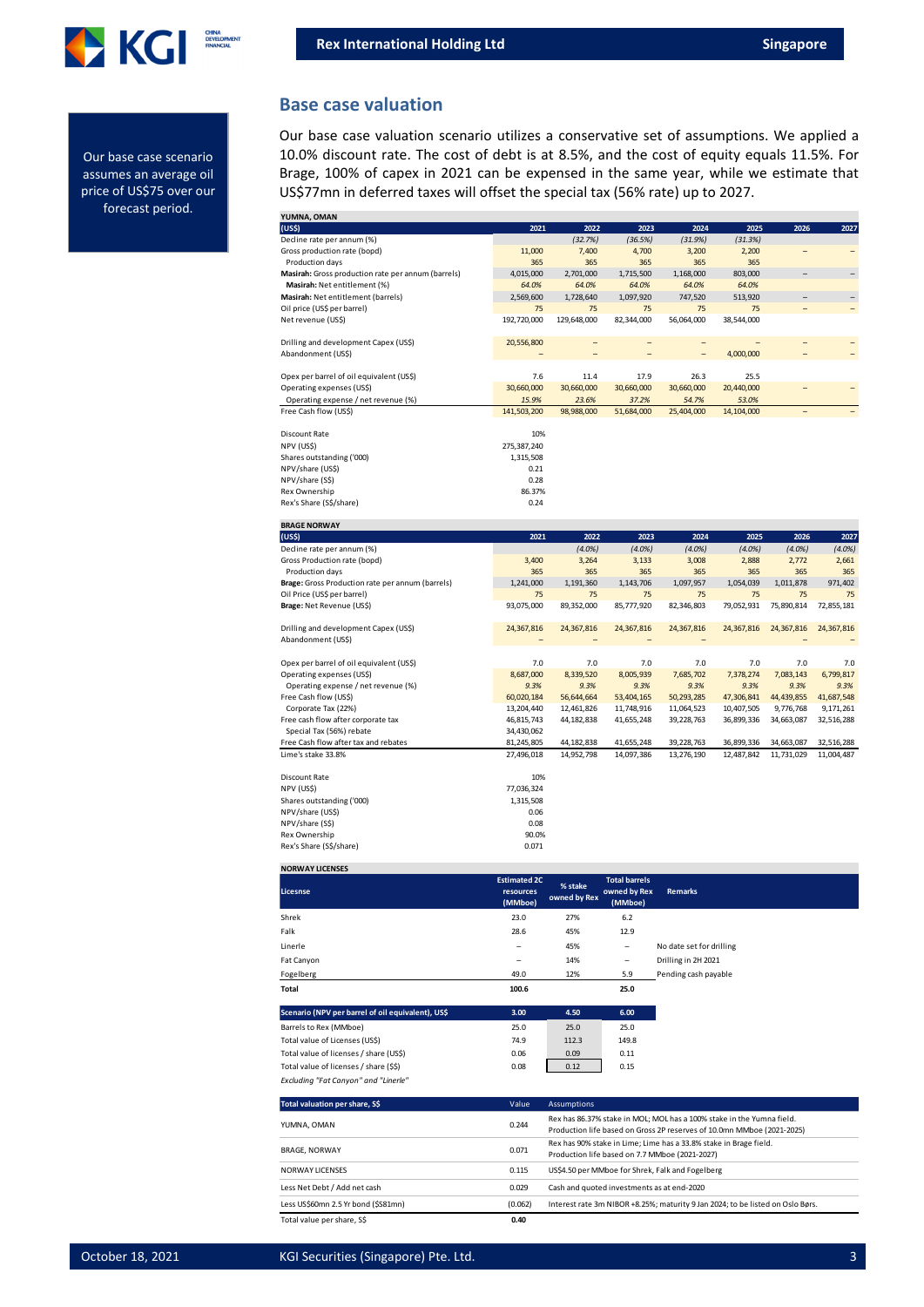

**Upside case valuation**

| YUMNA, OMAN                                        |             |             |             |            |            |                          |            |
|----------------------------------------------------|-------------|-------------|-------------|------------|------------|--------------------------|------------|
| (US\$)                                             | 2021        | 2022        | 2023        | 2024       | 2025       | 2026                     | 2027       |
| Decline rate per annum (%)                         |             | (29.8%)     | (27.5%)     | (25.9%)    | (23.3%)    | (27.3%)                  | (37.5%)    |
| Gross production rate (bopd)                       | 11,400      | 8.000       | 5,800       | 4,300      | 3,300      | 2,400                    | 1,500      |
| Production days                                    | 365         | 365         | 365         | 365        | 365        | 365                      | 365        |
| Masirah: Gross production rate per annum (barrels) | 4,161,000   | 2,920,000   | 2.117.000   | 1,569,500  | 1,204,500  | 876.000                  | 547,500    |
| Masirah: Net entitlement (%)                       | 64.0%       | 64.0%       | 64.0%       | 64.0%      | 64.0%      | 64.0%                    | 64.0%      |
| Masirah: Net entitlement (barrels)                 | 2,663,040   | 1,868,800   | 1,354,880   | 1,004,480  | 770,880    | 560,640                  | 350,400    |
| Oil price (US\$ per barrel)                        | 80          | 80          | 80          | 80         | 80         | 80                       | 80         |
| Net revenue (US\$)                                 | 213.043.200 | 149.504.000 | 108.390.400 | 80.358.400 | 61,670,400 | 44.851.200               | 28,032,000 |
|                                                    |             |             |             |            |            |                          |            |
| Drilling and development Capex (US\$)              | 21,304,320  | 16,819,200  | -           | -          |            |                          |            |
| Abandonment (US\$)                                 |             |             | -           | -          |            | $\overline{\phantom{0}}$ | 4,000,000  |
|                                                    |             |             |             |            |            |                          |            |
| Opex per barrel of oil equivalent (US\$)           | 7.4         | 10.5        | 14.5        | 19.5       | 25.5       | 35.0                     | 37.3       |
| Operating expenses (US\$)                          | 30,660,000  | 30,660,000  | 30,660,000  | 30,660,000 | 30,660,000 | 30,660,000               | 20,440,000 |
| Operating expense / net revenue (%)                | 14.4%       | 20.5%       | 28.3%       | 38.2%      | 49.7%      | 68.4%                    | 72.9%      |
| Free Cash flow (US\$)                              | 161,078,880 | 102,024,800 | 77,730,400  | 49,698,400 | 31,010,400 | 14, 191, 200             | 3,592,000  |
|                                                    |             |             |             |            |            |                          |            |
| Discount Rate                                      | 10%         |             |             |            |            |                          |            |
| NPV (US\$)                                         | 342,353,056 |             |             |            |            |                          |            |
| Shares outstanding ('000)                          | 1,315,508   |             |             |            |            |                          |            |
| NPV/share (US\$)                                   | 0.26        |             |             |            |            |                          |            |
| NPV/share (S\$)                                    | 0.35        |             |             |            |            |                          |            |
| Rex Ownership                                      | 86.37%      |             |             |            |            |                          |            |
| Rex's Share (S\$/share)                            | 0.30        |             |             |            |            |                          |            |

| <b>BRAGE NORWAY</b>                              |            |            |            |            |            |            |              |
|--------------------------------------------------|------------|------------|------------|------------|------------|------------|--------------|
| (US\$)                                           | 2021       | 2022       | 2023       | 2024       | 2025       | 2026       | 2027         |
| Decline rate per annum (%)                       |            | $(4.0\%)$  | $(4.0\%)$  | $(4.0\%)$  | $(4.0\%)$  | $(4.0\%)$  | $(4.0\%)$    |
| Gross Production rate (bopd)                     | 3,400      | 3,264      | 3,133      | 3,008      | 2,888      | 2,772      | 2,661        |
| Production days                                  | 365        | 365        | 365        | 365        | 365        | 365        | 365          |
| Brage: Gross Production rate per annum (barrels) | 1,241,000  | 1,191,360  | 1,143,706  | 1,097,957  | 1,054,039  | 1,011,878  | 971,402      |
| Oil Price (US\$ per barrel)                      | 80         | 80         | 80         | 80         | 80         | 80         | 80           |
| Brage: Net Revenue (US\$)                        | 99,280,000 | 95,308,800 | 91,496,448 | 87,836,590 | 84,323,126 | 80,950,201 | 77,712,193   |
| Drilling and development Capex (US\$)            | 24,367,816 | 24,367,816 | 24,367,816 | 24,367,816 | 24,367,816 | 24,367,816 | 24,367,816   |
| Abandonment (US\$)                               |            |            |            |            |            |            |              |
|                                                  |            |            |            |            |            |            |              |
| Opex per barrel of oil equivalent (US\$)         | 7.0        | 7.0        | 7.0        | 7.0        | 7.0        | 7.0        | 7.0          |
| Operating expenses (US\$)                        | 8,687,000  | 8,339,520  | 8,005,939  | 7,685,702  | 7,378,274  | 7,083,143  | 6,799,817    |
| Operating expense / net revenue (%)              | 8.8%       | 8.8%       | 8.8%       | 8.8%       | 8.8%       | 8.8%       | 8.8%         |
| Free Cash flow (US\$)                            | 66,225,184 | 62,601,464 | 59,122,693 | 55,783,072 | 52,577,037 | 49,499,243 | 46,544,560   |
| Corporate Tax (22%)                              | 14,569,540 | 13,772,322 | 13,006,992 | 12,272,276 | 11,566,948 | 10,889,833 | 10,239,803   |
| Free cash flow after corporate tax               | 51,655,643 | 48,829,142 | 46,115,700 | 43,510,796 | 41,010,089 | 38,609,409 | 36, 304, 757 |
| Special Tax (56%) rebate                         | 37.904.862 |            |            |            |            |            |              |
| Free Cash flow after tax and rebates             | 89,560,505 | 48,829,142 | 46,115,700 | 43,510,796 | 41,010,089 | 38,609,409 | 36,304,757   |
| Lime's stake 33.8%                               | 30,309,962 | 16,525,246 | 15,606,936 | 14,725,359 | 13,879,044 | 13,066,582 | 12,286,619   |
|                                                  |            |            |            |            |            |            |              |
| Discount Rate                                    | 10%        |            |            |            |            |            |              |
| NPV (US\$)                                       | 85,293,598 |            |            |            |            |            |              |
| Shares outstanding ('000)                        | 1,315,508  |            |            |            |            |            |              |
| NPV/share (US\$)                                 | 0.06       |            |            |            |            |            |              |
| NPV/share (S\$)                                  | 0.09       |            |            |            |            |            |              |
| Rex Ownership                                    | 90.0%      |            |            |            |            |            |              |
| Rex's Share (S\$/share)                          | 0.079      |            |            |            |            |            |              |

| <b>NORWAY LICENSES</b> |  |
|------------------------|--|
|                        |  |

*Excluding "Fat Canyon" and "Linerle"*

| Licesnse                                          | <b>Estimated 2C</b><br>resources<br>(MMboe) | % stake<br>owned by Rex | <b>Total barrels</b><br>owned by Rex<br>(MMboe) | <b>Remarks</b>           |
|---------------------------------------------------|---------------------------------------------|-------------------------|-------------------------------------------------|--------------------------|
| Shrek                                             | 23.0                                        | 27%                     | 6.2                                             |                          |
| Falk                                              | 28.6                                        | 45%                     | 12.9                                            |                          |
| Linerle                                           | -                                           | 45%                     | $\overline{\phantom{a}}$                        | No date set for drilling |
| Fat Canyon                                        | -                                           | 14%                     | -                                               | Drilling in 2H 2021      |
| Fogelberg                                         | 49.0                                        | 12%                     | 5.9                                             | Pending cash payable     |
| Total                                             | 100.6                                       |                         | 25.0                                            |                          |
| Scenario (NPV per barrel of oil equivalent), US\$ | 3.00                                        | 4.50                    | 6.00                                            |                          |
| Barrels to Rex (MMboe)                            | 25.0                                        | 25.0                    | 25.0                                            |                          |
| Total value of Licenses (US\$)                    | 74.9                                        | 112.3                   | 149.8                                           |                          |
| Total value of licenses / share (US\$)            | 0.06                                        | 0.09                    | 0.11                                            |                          |
| Total value of licenses / share (\$\$)            | 0.08                                        | 0.12                    | 0.15                                            |                          |

| Total valuation per share, S\$      | Value   | <b>Assumptions</b>                                                                                                                              |
|-------------------------------------|---------|-------------------------------------------------------------------------------------------------------------------------------------------------|
| YUMNA, OMAN                         | 0.303   | Rex has 86.37% stake in MOL; MOL has a 100% stake in the Yumna field.<br>Production life based on Gross 2P reserves of 13.3mn MMboe (2021-2027) |
| <b>BRAGE, NORWAY</b>                | 0.079   | Rex has 90% stake in Lime; Lime has a 33.8% stake in Brage field.<br>Production life based on 7.7 MMboe (2021-2027)                             |
| NORWAY LICENSES                     | 0.154   | US\$6.00 per MMboe for Shrek, Falk and Fogelberg                                                                                                |
| Less Net Debt / Add net cash        | 0.029   | Cash and quoted investments as at end-2020                                                                                                      |
| Less US\$60mn 2.5 Yr bond (\$S81mn) | (0.062) | Interest rate 3m NIBOR +8.25%; maturity 9 Jan 2024; to be listed on Oslo Børs.                                                                  |
| Total value per share, S\$          | 0.50    |                                                                                                                                                 |

Our upside scenario assumes oil prices of US\$80, larger reserves for Yumna and higher NAV for the Norwegian licenses.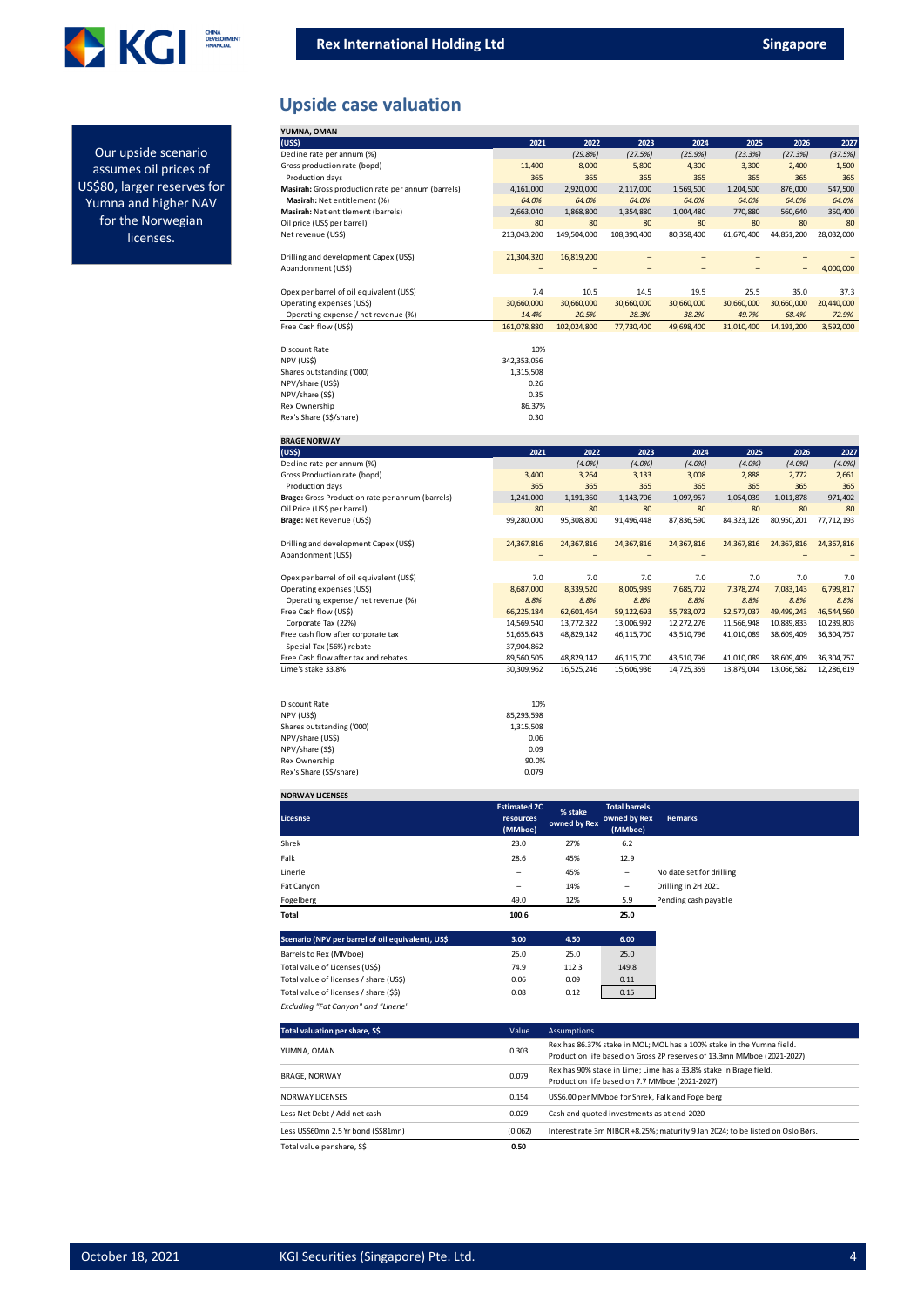



Our downside scenario assumes oil prices of US\$65, smaller reserves for Yumna and lower NAV for the Norwegian licenses.

### **Downside case valuation**

| YUMNA, OMAN                                        |             |                   |            |      |      |      |                   |
|----------------------------------------------------|-------------|-------------------|------------|------|------|------|-------------------|
| (US\$)                                             | 2021        | 2022              | 2023       | 2024 | 2025 | 2026 | 2027              |
| Decline rate per annum (%)                         |             | (36.4%)           | (35.7%)    |      |      |      |                   |
| Gross production rate (bopd)                       | 11,000      | 7,000             | 4,500      |      |      |      |                   |
| Production days                                    | 365         | 365               | 365        |      |      |      |                   |
| Masirah: Gross production rate per annum (barrels) | 4,015,000   | 2,555,000         | 1,642,500  |      |      | -    | $\qquad \qquad -$ |
| Masirah: Net entitlement (%)                       | 64.0%       | 64.0%             | 64.0%      |      |      |      |                   |
| Masirah: Net entitlement (barrels)                 | 2,569,600   | 1,635,200         | 1,051,200  |      |      |      |                   |
| Oil price (US\$ per barrel)                        | 65          | 65                | 65         |      |      |      |                   |
| Net revenue (US\$)                                 | 167,024,000 | 106,288,000       | 68,328,000 |      |      |      |                   |
|                                                    |             |                   |            |      |      |      |                   |
| Drilling and development Capex (US\$)              | 20,556,800  |                   |            |      |      |      |                   |
| Abandonment (US\$)                                 |             | $\qquad \qquad -$ | 4,000,000  |      |      |      |                   |
|                                                    |             |                   |            |      |      |      |                   |
| Opex per barrel of oil equivalent (US\$)           | 7.6         | 12.0              | 18.7       |      |      |      |                   |
| Operating expenses (US\$)                          | 30,660,000  | 30,660,000        | 30,660,000 |      |      |      |                   |
| Operating expense / net revenue (%)                | 18.4%       | 28.8%             | 44.9%      |      |      |      |                   |
| Free Cash flow (US\$)                              | 115,807,200 | 75,628,000        | 33,668,000 |      |      | -    |                   |
|                                                    |             |                   |            |      |      |      |                   |
| Discount Rate                                      | 10%         |                   |            |      |      |      |                   |
| NPV (USS)                                          | 193,077,019 |                   |            |      |      |      |                   |
| Shares outstanding ('000)                          | 1,315,508   |                   |            |      |      |      |                   |
| NPV/share (US\$)                                   | 0.15        |                   |            |      |      |      |                   |
| NPV/share (S\$)                                    | 0.20        |                   |            |      |      |      |                   |
| Rex Ownership                                      | 86.37%      |                   |            |      |      |      |                   |
| Rex's Share (S\$/share)                            | 0.17        |                   |            |      |      |      |                   |

| <b>BRAGE NORWAY</b>                              |            |            |            |              |            |            |              |
|--------------------------------------------------|------------|------------|------------|--------------|------------|------------|--------------|
| (US <sub>5</sub> )                               | 2021       | 2022       | 2023       | 2024         | 2025       | 2026       | 2027         |
| Decline rate per annum (%)                       |            | $(4.0\%)$  | (4.0%      | $(4.0\%)$    | $(4.0\%)$  | $(4.0\%)$  | $(4.0\%)$    |
| Gross Production rate (bopd)                     | 3,400      | 3,264      | 3,133      | 3,008        | 2,888      | 2.772      | 2,661        |
| Production days                                  | 365        | 365        | 365        | 365          | 365        | 365        | 365          |
| Brage: Gross Production rate per annum (barrels) | 1,241,000  | 1,191,360  | 1,143,706  | 1,097,957    | 1,054,039  | 1,011,878  | 971,402      |
| Oil Price (US\$ per barrel)                      | 65         | 65         | 65         | 65           | 65         | 65         | 65           |
| Brage: Net Revenue (US\$)                        | 80,665,000 | 77,438,400 | 74,340,864 | 71,367,229   | 68,512,540 | 65,772,039 | 63, 141, 157 |
| Drilling and development Capex (US\$)            | 24,367,816 | 24,367,816 | 24,367,816 | 24,367,816   | 24,367,816 | 24,367,816 | 24,367,816   |
| Abandonment (US\$)                               |            |            |            |              |            |            |              |
|                                                  |            |            |            |              |            |            |              |
| Opex per barrel of oil equivalent (US\$)         | 7.0        | 7.0        | 7.0        | 7.0          | 7.0        | 7.0        | 7.0          |
| Operating expenses (US\$)                        | 8,687,000  | 8,339,520  | 8,005,939  | 7,685,702    | 7,378,274  | 7,083,143  | 6,799,817    |
| Operating expense / net revenue (%)              | 10.8%      | 10.8%      | 10.8%      | 10.8%        | 10.8%      | 10.8%      | 10.8%        |
| Free Cash flow (US\$)                            | 47,610,184 | 44,731,064 | 41,967,109 | 39, 313, 712 | 36,766,451 | 34,321,080 | 31,973,524   |
| Corporate Tax (22%)                              | 10,474,240 | 9,840,834  | 9,232,764  | 8,649,017    | 8,088,619  | 7,550,638  | 7,034,175    |
| Free cash flow after corporate tax               | 37,135,943 | 34,890,230 | 32,734,345 | 30,664,695   | 28,677,831 | 26,770,442 | 24,939,349   |
| Special Tax (56%) rebate                         | 27,480,462 |            |            |              |            |            |              |
| Free Cash flow after tax and rebates             | 64,616,405 | 34,890,230 | 32,734,345 | 30,664,695   | 28,677,831 | 26,770,442 | 24,939,349   |
| Lime's stake 33.8%                               | 21,868,130 | 11,807,900 | 11,078,284 | 10,377,853   | 9,705,439  | 9,059,921  | 8,440,224    |
| <b>Discount Rate</b>                             | 10%        |            |            |              |            |            |              |
| NPV (US\$)                                       | 60,521,778 |            |            |              |            |            |              |
| Shares outstanding ('000)                        | 1,315,508  |            |            |              |            |            |              |
| NPV/share (US\$)                                 | 0.05       |            |            |              |            |            |              |
| NPV/share (S\$)                                  | 0.06       |            |            |              |            |            |              |
| Rex Ownership                                    | 90.0%      |            |            |              |            |            |              |
| Rex's Share (S\$/share)                          | 0.056      |            |            |              |            |            |              |

### **NORWAY LICENSES**

| Licesnse                                          | <b>Estimated 2C</b><br>resources<br>(MMboe) | % stake<br>owned by Rex | <b>Total barrels</b><br>owned by Rex<br>(MMboe) | Remarks                  |
|---------------------------------------------------|---------------------------------------------|-------------------------|-------------------------------------------------|--------------------------|
| Shrek                                             | 23.0                                        | 27%                     | 6.2                                             |                          |
| Falk                                              | 28.6                                        | 45%                     | 12.9                                            |                          |
| Linerle                                           | -                                           | 45%                     | -                                               | No date set for drilling |
| Fat Canyon                                        | -                                           | 14%                     | -                                               | Drilling in 2H 2021      |
| Fogelberg                                         | 49.0                                        | 12%                     | 5.9                                             | Pending cash payable     |
| Total                                             | 100.6                                       |                         | 25.0                                            |                          |
| Scenario (NPV per barrel of oil equivalent), US\$ | 3.00                                        | 4.50                    | 6.00                                            |                          |
| Barrels to Rex (MMboe)                            | 25.0                                        | 25.0                    | 25.0                                            |                          |
| Total value of Licenses (US\$)                    | 74.9                                        | 112.3                   | 149.8                                           |                          |
| Total value of licenses / share (US\$)            | 0.06                                        | 0.09                    | 0.11                                            |                          |
| Total value of licenses / share (\$\$)            | 0.08                                        | 0.12                    | 0.15                                            |                          |
| Excluding "Fat Canyon" and "Linerle"              |                                             |                         |                                                 |                          |

| Total valuation per share, S\$      | Value   | <b>Assumptions</b>                                                                                                                             |
|-------------------------------------|---------|------------------------------------------------------------------------------------------------------------------------------------------------|
| YUMNA, OMAN                         | 0.171   | Rex has 86.37% stake in MOL; MOL has a 100% stake in the Yumna field.<br>Production life based on Gross 2P reserves of 8.2mn MMboe (2021-2023) |
| <b>BRAGE, NORWAY</b>                | 0.056   | Rex has 90% stake in Lime; Lime has a 33.8% stake in Brage field.<br>Production life based on 7.7 MMboe (2021-2027)                            |
| <b>NORWAY LICENSES</b>              | 0.077   | US\$3.00 per MMboe for Shrek, Falk and Fogelberg                                                                                               |
| Less Net Debt / Add net cash        | 0.029   | Cash and quoted investments as at end-2020                                                                                                     |
| Less US\$60mn 2.5 Yr bond (\$S81mn) | (0.062) | Interest rate 3m NIBOR +8.25%; maturity 9 Jan 2024; to be listed on Oslo Børs.                                                                 |
| Total value per share, S\$          | 0.27    |                                                                                                                                                |
| <b>Current Price</b>                | 0.19    |                                                                                                                                                |
| Upside / (Downside)                 | 42%     |                                                                                                                                                |
| Implied FY2021F P/E                 | 1.8x    |                                                                                                                                                |
| Implied FY2022F P/E                 | 3.9x    |                                                                                                                                                |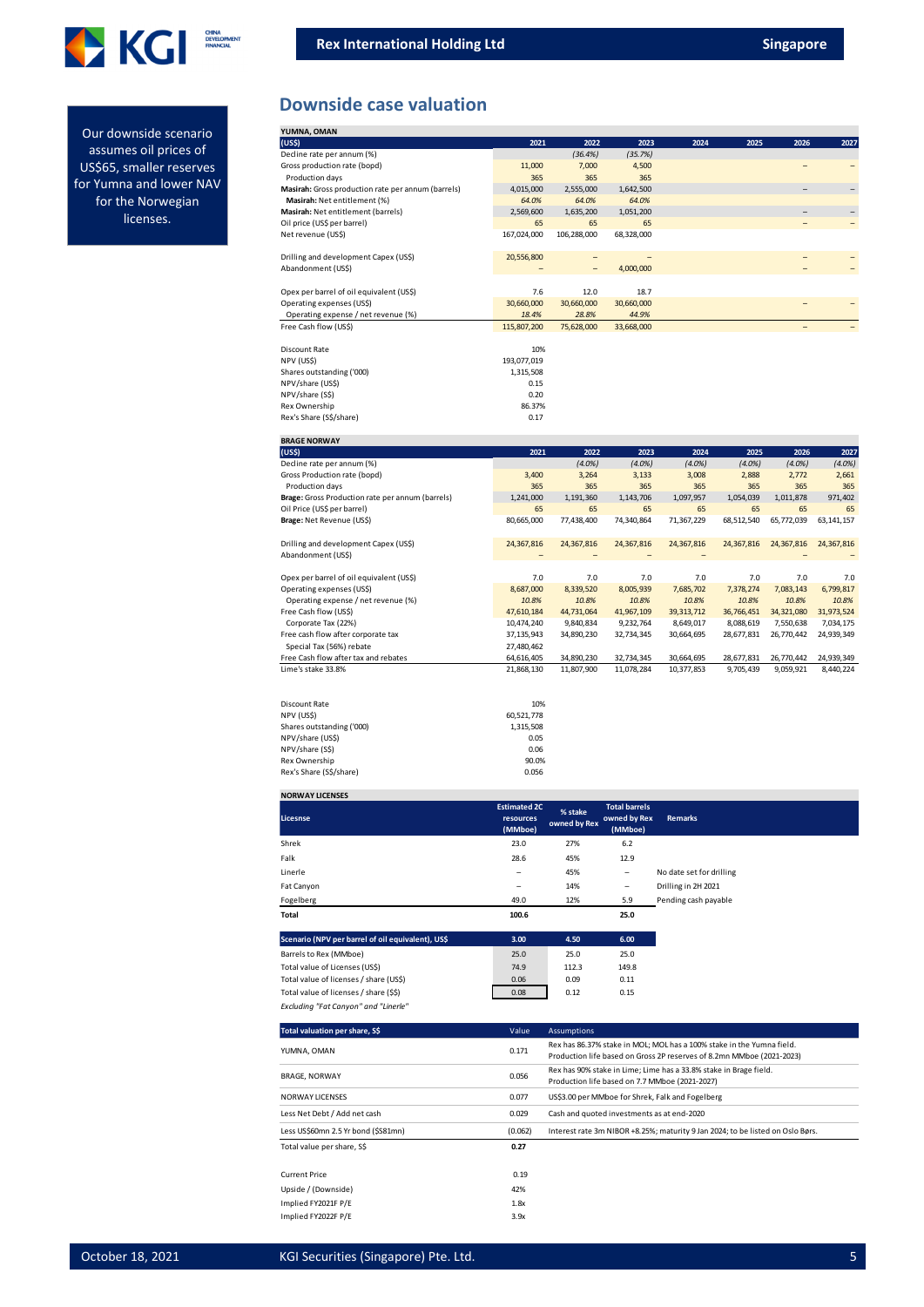

#### **Peer comparison**

#### **Balance sheet matters**

A key differentiating factor between Rex and other E&P independents is its strong balance sheet. Rex's balance sheet was net cash as at end-2020, a much stronger position compared to an average net gearing (net debt/equity) of 68% for international upstream O&G companies.

**Rex is the only game in town for those looking for a pure-play upstream company.** The most comparable peer among locally listed stocks is RH Petrogas (RHP SP). RHP is an E&P company with a focus on onshore developments in Sarawak, Malaysia and West Papua, Indonesia. However, RHP has been loss-making over the past two years and was in a US\$30.1mn negative equity position as at end-2020. KrisEnergy (KRIS SP) was another Singapore-listed independent and was the closest comparable company to Rex before its shares were suspended in 2019 due to debt problems. KrisEnergy also listed on SGX in the same year as Rex in 2013 and reached a peak market capitalisation of S\$1.4bn.

#### **Figure 1: Peer comparison**

| <b>BB</b> ticker | <b>Company Name</b>                            | <b>Last Price</b><br>(local \$) | Currency Adj.<br><b>Market Cap</b> | Dividend Yield (%) |                | <b>Net Gearing</b><br>(%) | P/E(x)                   |                     | P/B(x)            | <b>6M Average</b><br><b>Daily Trading</b><br>Volume | <b>Price</b><br>Performance |
|------------------|------------------------------------------------|---------------------------------|------------------------------------|--------------------|----------------|---------------------------|--------------------------|---------------------|-------------------|-----------------------------------------------------|-----------------------------|
|                  |                                                |                                 | (US\$m)                            | <b>FY20</b>        | <b>FY21F</b>   |                           | <b>12M</b>               | Forward             | <b>Historical</b> | (Local \$)                                          | (YTD)                       |
| <b>REXISP</b>    | REX INTERNATIONAL HOLDING                      | SGD 0.31                        | 299                                | 0.0                |                | $-19.5$                   | <b>NA</b>                | 2.1                 | 1.1               | 4,551                                               | 112.3                       |
|                  | Singapore Exploration and Production (E&P)     |                                 |                                    |                    |                |                           |                          |                     |                   |                                                     |                             |
| <b>RHP SP</b>    | <b>RH PETROGAS LTD</b>                         | SGD 0.21                        | 113                                | 0.0                |                | ÷.                        | 17.8                     |                     | ÷.                | 2,474                                               |                             |
| <b>ITRR SP</b>   | <b>INTERRA RESOURCES LTD</b>                   | SGD 0.05                        | 22                                 | 0.0                | ÷,             | $-9.4$                    |                          | ÷,                  | 0.8               | 94                                                  | 7.0                         |
|                  | <b>Singapore Oil &amp; Gas Services</b>        |                                 |                                    |                    |                |                           |                          |                     |                   |                                                     |                             |
| <b>CVL SP</b>    | <b>CIVMEC LTD</b>                              | SGD 0.71                        | 263                                | 1.6                | 3.5            | 22.8                      | 10.2                     | 9.3                 | 1.1               | 373                                                 | 74.1                        |
| CSE SP           | <b>CSE GLOBAL LTD</b>                          | SGD 0.52                        | 196                                | 5.9                | 5.4            | 34.8                      | 11.4                     | 12.0                | 1.3               | 512                                                 | 9.6                         |
| MMT SP           | MERMAID MARITIME PCL                           | SGD 0.09                        | 89                                 | 0.0                | $\overline{a}$ | 5.8                       | $\overline{\phantom{a}}$ | ÷.                  | 0.4               | 173                                                 | 26.9                        |
| <b>DMHLSP</b>    | DYNA-MAC HOLDINGS LTD                          | SGD 0.10                        | 76                                 | 0.0                |                | $-55.0$                   |                          |                     | 4.5               | 191                                                 | $-3.9$                      |
| NRD SP           | <b>NORDIC GROUP LTD</b>                        | SGD 0.36                        | 104                                | 2.4                | $\blacksquare$ | $-9.0$                    | 12.4                     | $\sim$              | 1.0               | 49                                                  | 57.4                        |
|                  | International Exploration and Production (E&P) |                                 |                                    |                    |                |                           |                          |                     |                   |                                                     |                             |
| COP US           | <b>CONOCOPHILLIPS</b>                          | USD 74.14                       | 99,280                             | 4.2                | 2.4            | 32.0                      | 50.5                     | 14.7                | 1.4               | 512,526                                             | 85.4                        |
| EOG US           | EOG RESOURCES INC                              | USD 89.62                       | 52,326                             | 3.0                | 2.7            | 16.9                      | 19.9                     | 11.3                | 1.4               | 342,397                                             | 82.0                        |
| MPC US           | MARATHON PETROLEUM CORP                        | USD 66.80                       | 42,632                             | 5.6                | 3.5            | 108.1                     | $\sim$                   | 59.4                | 1.2               | 381,785                                             | 61,5                        |
| HES US           | <b>HESS CORP</b>                               | USD 90.15                       | 27,917                             | 1.9                | 1.1            | 115.8                     | $\blacksquare$           | 42.9                | 3.0               | 161,777                                             | 70.8                        |
| AKRBP NO         | AKER BP ASA                                    | NOK 329.30                      | 14,070                             | 3.1                | 3.2            | 183.5                     | 28.7                     | 17.5                | 4.6               | 154,139                                             | 52.3                        |
| LUNE SS          | <b>LUNDIN ENERGY AB</b>                        | SEK 346.70                      | 11,509                             | 6.6                | 4.5            | $\blacksquare$            | 15.3                     | 14.3                | $\sim$            | 211,279                                             | 56.0                        |
| <b>HBRLN</b>     | <b>HARBOUR ENERGY PLC</b>                      | GBp 389.40                      | 4,958                              | 0.0                | 2.1            | $\sim$                    | $\overline{\phantom{a}}$ | 10.6                | $\sim$            | 556,537                                             | $-0.8$                      |
| <b>ENOG LN</b>   | <b>ENERGEAN PLC</b>                            | GBp 907.00                      | 2,216                              | 0.0                | 0.0            | 107.8                     | $\overline{\phantom{a}}$ | $\sim$              | 1.9               | 164,265                                             | 25.8                        |
| <b>CNELN</b>     | <b>CAIRN ENERGY PLC</b>                        | GBp 191.20                      | 1,313                              | 0.0                | 15.6           | $-29.7$                   | 16.1                     | $\bar{\phantom{a}}$ | 1.3               | 263,001                                             | $-8.7$                      |
| <b>ENQLN</b>     | <b>ENQUEST PLC</b>                             | GBp 24.95                       | 647                                | 0.0                | $\sim$         | ÷.                        |                          | 2.8                 |                   | 90,552                                              | 121.8                       |
| SQZ LN           | <b>SERICA ENERGY PLC</b>                       | GBp 226.00                      | 834                                | 3.0                | 1.5            | 6.5                       |                          | 6.2                 | 1.5               | 89,374                                              | 96.5                        |
|                  | International Oil Companies (IOC)              |                                 |                                    |                    |                |                           |                          |                     |                   |                                                     |                             |
| XOM US           | <b>EXXON MOBIL CORP</b>                        | USD 62.59                       | 264,979                            | 8.4                | 5.6            | 41.7                      | 38.6                     | 13.5                | 1.1               | 1,316,557                                           | 51.8                        |
| CVX US           | <b>CHEVRON CORP</b>                            | USD 109.61                      | 211,976                            | 6.1                | 4.9            | 32.1                      | 43.5                     | 15.4                | 1.2               | 1,050,060                                           | 29.8                        |
| <b>RDSANA</b>    | ROYAL DUTCH SHELL PLC-A SHS                    | EUR 21.08                       | 189,763                            | 3.7                | 3.5            | 48.1                      | 34.4                     | 9.6                 | 0.9               | 208,268                                             | 44.2                        |
| 857 HK           | PETROCHINA CO LTD-H                            | <b>HKD 4.03</b>                 | 160,626                            | 4.3                | 6.6            | 25.8                      | 6.0                      | 7.2                 | 0.3               | 563,002                                             | 67.9                        |
| BP/LN            | <b>BP PLC</b>                                  | GBp 363.60                      | 99,922                             | 9.1                | 4.4            | 58.5                      | 11.7                     | 8.9                 | 1.0               | 11,986,180                                          | 42.7                        |
| <b>EQNR NO</b>   | <b>EQUINOR ASA</b>                             | NOK 228.95                      | 88,494                             | 2.4                | 2.5            | 51.0                      | $\sim$                   | 10.3                | 1.6               | 680,238                                             | 58.0                        |
| ENI IM           | <b>ENI SPA</b>                                 | EUR 12.21                       | 51,038                             | 4.2                | 6.9            | 44.5                      | $\sim$                   | 13.5                | 0.8               | 170,855                                             | 42.8                        |
| <b>REP SM</b>    | <b>REPSOL SA</b>                               | EUR 11.58                       | 20,508                             | 11.1               | 5.2            | 48.2                      | 34.6                     | 8.1                 | 0.7               | 82,874                                              | 40.4                        |

*Source: Bloomberg, KGI Research*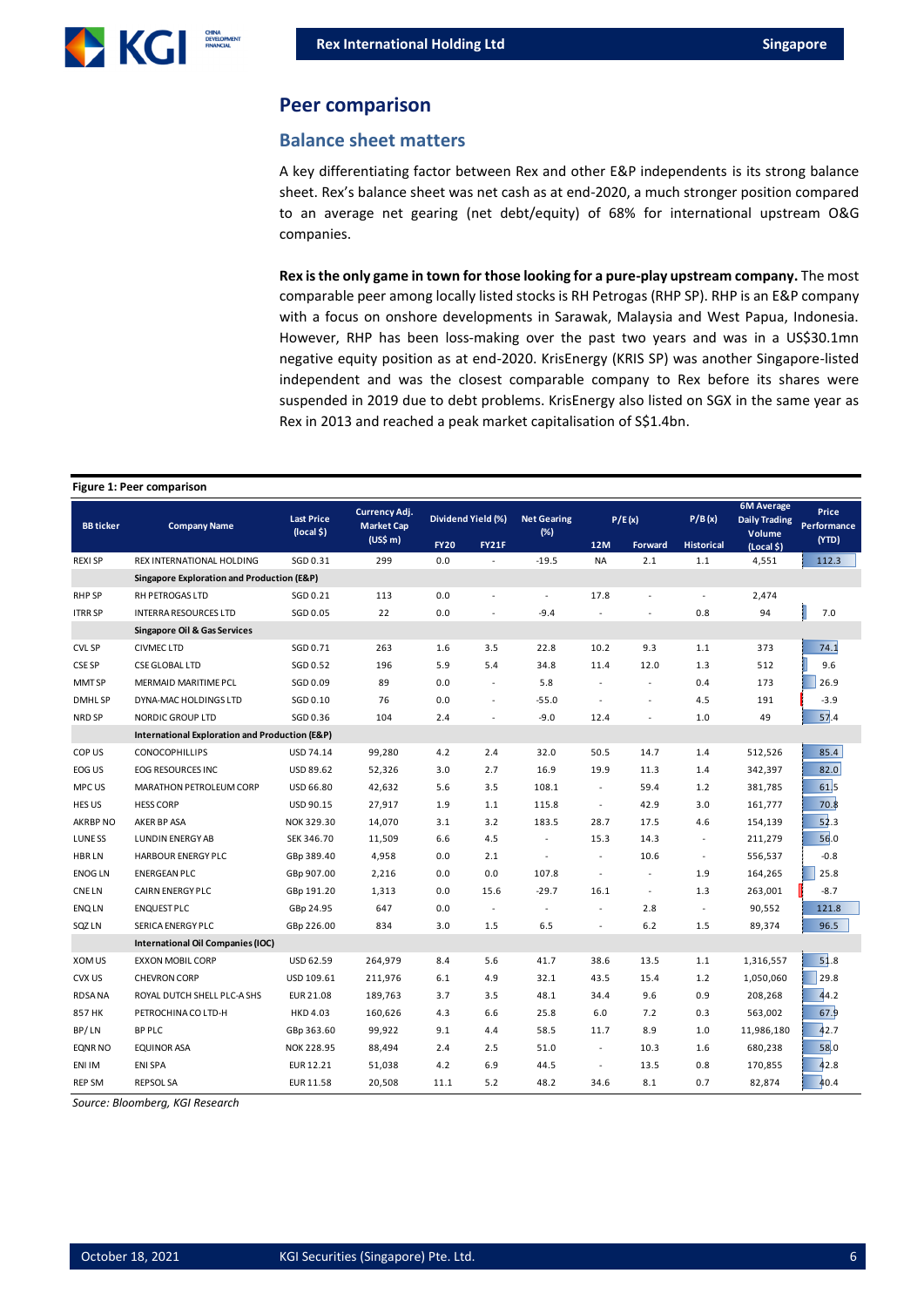

## **Shareholders – Alignment of interest**

Rex has an experienced management team whose interests align with minority shareholders. Management who are also shareholders accounts for 42% of the total outstanding shares.

The two largest shareholders, Dr. Karl Lidgren and Hans Lidgren, each has a 17.2% stake / combined deemed interest of 34.71% in Rex. The two of them are brothers whom, since the 1980s, have utilized satellite altimeter data in oil exploration activities which enabled major oil and gas findings.



*Source: Company data, KGI Research*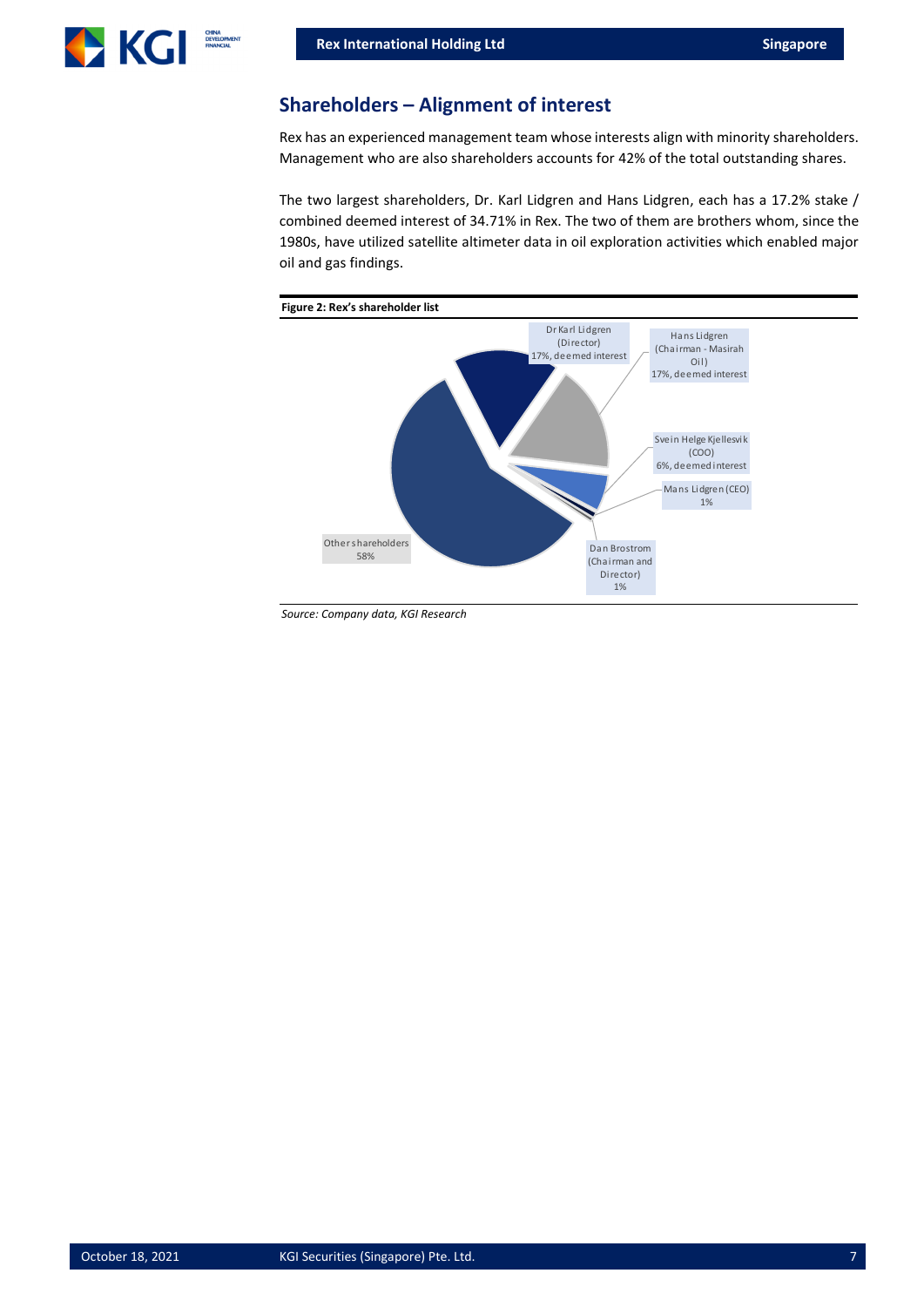

#### **Business summary**

Rex has two oil producing fields. The fields are located offshore Oman and Norway (pending regulatory approval; expected to be completed in 4Q2021 with an effective date of 1 January 2021) and are expected to produce an average of around 15,000 barrels of oil equivalent per day in FY2021. In addition, Rex is an active explorer in the Norwegian continental shelf, having amassed more than 10 licenses, including 3 discovery assets with commercial development potential.



#### **NORWAY OMAN**

Business in Norway is conducted through Rex's 90.00% owned Lime Petroleum AS (LPA). LPA is an Oslo-based pre-qualified oil exploration company established in 2012, with a portfolio of licences focusing on mature areas close to existing oil and gas infrastructure in the Norwegian Continental Shelf.

LPA's key asset will be the soon-to-be acquired 33.8% stake in the oil producing Brage Field, located in the northern part of the North Sea. The Brage Field operates in water depth of 140 metres and currently produces around 3.5k barrels of oil equivalent per day. While the acquisition of Brage is expected to complete before the end of 2021, LPA will recognise Brage's contribution from 1 Jan 2021. Net 2P reserves of about 7.3 MMboe from the Brage Field will also be added to LPA's current attributable 2C Contingent Resources of 27.7 MMboe.

Rex's business in Oman is conducted through its 86.37% owned Masirah Oil Ltd (MOL). MOL's key asset is the 100%-owned Block 50 concession in Oman.

MOL's key asset is the oil producing Yumna Field. The Yumna Field lies within the Block 50 licence located on the eastern coast of the Sultanate of Oman, in a water depth of some 30 metres and with a current production rate of around 11.6k barrels of oil equivalent per day. The licence is 100% owned and operated by MOL. The Yumna Field is the first discovery in Block 50 Oman and is located in the Masirah Graben geological feature.



*Source: Company, KGI Research*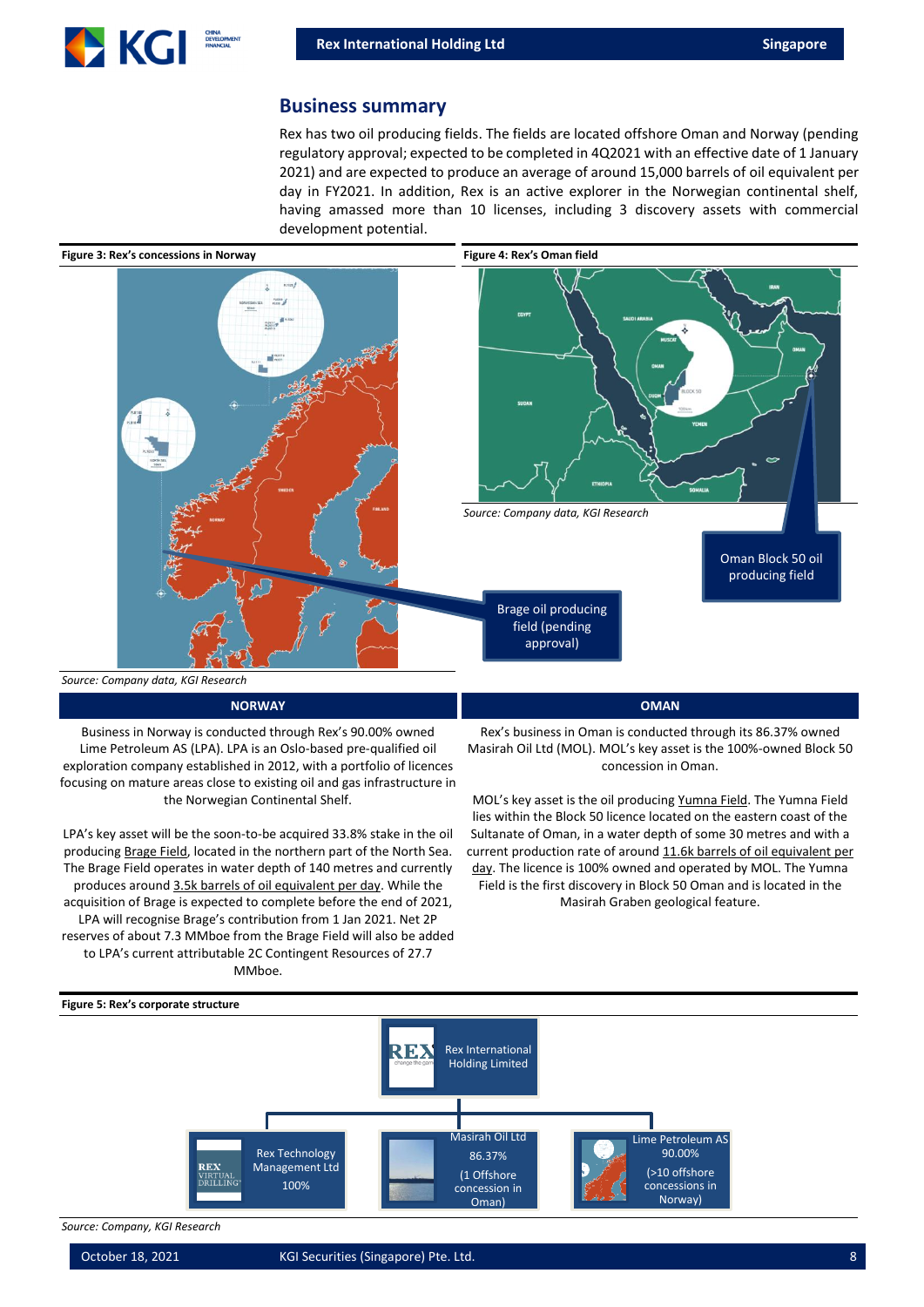

# **Financial summary**

| <b>INCOME STATEMENT (USD mn)</b><br>2019<br>2020<br>2021F<br>2022F<br>2023F<br>46,664<br>135<br>192,720<br>129,648<br>82,344<br>Revenues<br>Production and operating expenses<br>$\overline{\phantom{0}}$<br>(23, 841)<br>(30,660)<br>(30,660)<br>(30,660)<br>Depletion of oil and gas properties<br>(21, 484)<br>(22, 995)<br>(22, 995)<br>(22, 995)<br>$\overline{\phantom{0}}$<br>Other expenses<br>(2, 266)<br>(659)<br>(679)<br>(699)<br>(2, 147)<br>Gross profit<br>(808)<br>75,314<br>(2, 131)<br>138,406<br>27,990<br>Administration expenses<br>(17, 147)<br>(15, 291)<br>(15, 597)<br>(15,909)<br>(16, 227)<br>Other income/(expenses), including Brage<br>36,563<br>(4, 720)<br>27,496<br>14,953<br>14,097<br>Results from operating activities<br>17,285<br>150,305<br>74,358<br>25,860<br>(20, 819)<br>778<br>778<br>778<br>Finance income<br>848<br>777<br>Finance costs<br>(961)<br>(1,537)<br>(6,630)<br>(6,630)<br>(6,630)<br>Profit for the year<br>22,229<br>(15, 212)<br>68,506<br>20,008<br>144,453<br>Non-controlling interests<br>2,828<br>(994)<br>(2,750)<br>(1, 495)<br>(1, 410)<br><b>PATMI</b><br>19,401<br>(14, 218)<br>147,202<br>70,001<br>21,418<br>Earnings per share (Sing cents)<br>2.0<br>(1.5)<br>15.0<br>7.0<br>2.1<br>DPS (Sing cents)<br>2019<br>2020<br>2021F<br>2022F<br>2023F<br><b>BALANCE SHEET (USD mn)</b><br>Trade and other receivables<br>23,302<br>37,200<br>37,200<br>37,200<br>37,200<br>40,001<br>Quoted investments<br>25,925<br>25,925<br>25,925<br>25,925<br>Cash and cash equivalents<br>21,930<br>20,375<br>155,468<br>229,842<br>217,140<br><b>Total current assets</b><br>85,233<br>83,500<br>218,593<br>280,265<br>292,967<br>Exploration and evaluation assets<br>89,967<br>30,376<br>30,376<br>30,376<br>30,376<br>Oil and gas properties<br>76,266<br>95,871<br>72,876<br>49,881<br>$\overline{\phantom{0}}$<br>Other intangible assets<br>3,365<br>3,365<br>3,365<br>4,215<br>3,365<br>Property, plant and equipment<br>1,388<br>2,160<br>1,733<br>1,936<br>2,613<br><b>Total non-current assets</b><br>95,570<br>181,517<br>112,167<br>188,350<br>195,657<br><b>Total assets</b><br>180,803<br>195,667<br>400,110<br>468,616<br>488,623<br>Loans and borrowings<br>15,790<br>18,010<br>78,000<br>78,000<br>78,000<br>Trade and other payables<br>7,216<br>22,053<br>22,053<br>22,053<br>22,053<br>422<br>Lease liabilities<br>391<br>422<br>422<br>422<br><b>Total current liabilities</b><br>23,397<br>40,485<br>100,475<br>100,475<br>100,475<br>Deferred tax liabilities<br>489<br>13,173<br>13,173<br>13,173<br>13,173<br>Provisions<br>1,628<br>1,210<br>1,210<br>1,210<br>1,210<br>Lease liabilities<br>893<br>573<br>573<br>573<br>573<br><b>Total non-current liabilities</b><br>3,010<br>14,956<br>14,956<br>14,956<br>14,956<br><b>Total liabilities</b><br>26,407<br>115,431<br>55,441<br>115,431<br>115,431<br>Unitholders' funds and reserves<br>154,396<br>140,226<br>284,679<br>353,185<br>373,192<br><b>Total liabilities and equity</b><br>180,803<br>195,667<br>400,110<br>468,616<br>488,623<br>2019<br>2020<br><b>CASH FLOW STATEMENT (USD mn)</b><br>2021F<br>2022F<br>2023F<br>Profit before tax<br>15,499<br>(20, 114)<br>144,453<br>20,008<br>68,506<br>823<br>Adjustments<br>(32,099)<br>24,807<br>1,927<br>1,296<br>Operating cash flows before WC changes<br>(16,600)<br>4,693<br>69,802<br>146,380<br>20,831<br>Change in working capital<br>21,362<br>19,543<br>$\overline{\phantom{0}}$<br>$\overline{\phantom{0}}$<br>4,902<br>Income tax paid<br>6,730<br>$\overline{\phantom{0}}$<br>L,<br>L.<br>69,802<br>20,831<br>Cash flows from operations<br>4,762<br>24,236<br>146,380<br>Exploration and evaluation expenditure<br>(38,039)<br>$\overline{\phantom{0}}$<br>(22, 580)<br>(20, 557)<br>$\overline{\phantom{0}}$<br>Acquisition of subsidiaries<br>(72)<br>(1, 316)<br>(1,500)<br>(1,500)<br>(1,500)<br>Others, acquisitions<br>41,497<br>13,763<br>(42,600)<br>$\overline{\phantom{a}}$<br>-<br>Cash flows from investing<br>(1,500)<br>(1,500)<br>18,845<br>(25, 592)<br>(64, 657)<br>Interest paid<br>(916)<br>(933)<br>(6,630)<br>(6,630)<br>(6,630)<br>Other financing cashflow<br>(6, 714)<br>1,555<br>60,000<br>$\overline{\phantom{0}}$<br>$\overline{\phantom{0}}$<br>Cash flows from financing<br>622<br>53,370<br>(6, 630)<br>(6,630)<br>(7,630)<br>FX Effects, Others<br>648.0<br>(821.0)<br>$\overline{\phantom{0}}$<br>$\qquad \qquad -$<br>-<br>Net increase in cash<br>15,977<br>(734)<br>135,093<br>61,672<br>12,701<br>Beginning Cash<br>5,305<br>21,930<br>20,375<br>155,468<br>217,140<br><b>Ending cash</b><br>21,930<br>229,842<br>20,375<br>155,468<br>217,140<br><b>KEY RATIOS</b><br>2019<br>2020<br>2021F<br>2022F<br>2023F<br>EPS (SGD cents)<br>1.35<br>1.35<br>1.35<br>1.35<br>1.35<br>$4.4\,$<br>Price/Earnings (x)<br>15.3<br>(21.2)<br>2.1<br>14.5<br>34.3<br>NAV per share (SGD cents)<br>14.7<br>13.1<br>27.6<br>35.9<br>0.9<br>Price/NAV (x)<br>2.1<br>2.4<br>$1.1\,$<br>0.9<br>Profitability<br>EBITDA Margin (%)<br>÷,<br>$\overline{\phantom{a}}$<br>$\overline{\phantom{a}}$<br>Net Margin (%)<br>75.0<br>52.8<br>16,465.9<br>(32.6)<br>24.3<br>ROE (ex. Property FV gain) (%)<br>11.4<br>(8.1)<br>48.5<br>15.8<br>4.2<br>ROA (ex. Property FV gain) (%)<br>17.1<br>72.3<br>22.4<br>5.7<br>(11.3)<br><b>Financial Structure</b><br>3.9<br>Interest Coverage Ratio (x)<br>11.2<br>(21.7)<br>22.7<br>11.2<br>Net Gearing Ratio (%)<br>(32.8)<br>(22.2)<br>(38.0)<br>(48.5)<br>(49.3) | FYE 31 December |  |  |  |
|------------------------------------------------------------------------------------------------------------------------------------------------------------------------------------------------------------------------------------------------------------------------------------------------------------------------------------------------------------------------------------------------------------------------------------------------------------------------------------------------------------------------------------------------------------------------------------------------------------------------------------------------------------------------------------------------------------------------------------------------------------------------------------------------------------------------------------------------------------------------------------------------------------------------------------------------------------------------------------------------------------------------------------------------------------------------------------------------------------------------------------------------------------------------------------------------------------------------------------------------------------------------------------------------------------------------------------------------------------------------------------------------------------------------------------------------------------------------------------------------------------------------------------------------------------------------------------------------------------------------------------------------------------------------------------------------------------------------------------------------------------------------------------------------------------------------------------------------------------------------------------------------------------------------------------------------------------------------------------------------------------------------------------------------------------------------------------------------------------------------------------------------------------------------------------------------------------------------------------------------------------------------------------------------------------------------------------------------------------------------------------------------------------------------------------------------------------------------------------------------------------------------------------------------------------------------------------------------------------------------------------------------------------------------------------------------------------------------------------------------------------------------------------------------------------------------------------------------------------------------------------------------------------------------------------------------------------------------------------------------------------------------------------------------------------------------------------------------------------------------------------------------------------------------------------------------------------------------------------------------------------------------------------------------------------------------------------------------------------------------------------------------------------------------------------------------------------------------------------------------------------------------------------------------------------------------------------------------------------------------------------------------------------------------------------------------------------------------------------------------------------------------------------------------------------------------------------------------------------------------------------------------------------------------------------------------------------------------------------------------------------------------------------------------------------------------------------------------------------------------------------------------------------------------------------------------------------------------------------------------------------------------------------------------------------------------------------------------------------------------------------------------------------------------------------------------------------------------------------------------------------------------------------------------------------------------------------------------------------------------------------------------------------------------------------------------------------------------------------------------------------------------------------------------------------------------------------------------------------------------------------------------------------------------------------------------------------------------------------------------------------------------------------------------------------------------------------------------------------------------------------------------------------------------------------------------------------------------------------------------------------------------------------------------------------------------------------------------------------------------------------------------------------------------------------------------------------------------------------------------------------------------------------|-----------------|--|--|--|
|                                                                                                                                                                                                                                                                                                                                                                                                                                                                                                                                                                                                                                                                                                                                                                                                                                                                                                                                                                                                                                                                                                                                                                                                                                                                                                                                                                                                                                                                                                                                                                                                                                                                                                                                                                                                                                                                                                                                                                                                                                                                                                                                                                                                                                                                                                                                                                                                                                                                                                                                                                                                                                                                                                                                                                                                                                                                                                                                                                                                                                                                                                                                                                                                                                                                                                                                                                                                                                                                                                                                                                                                                                                                                                                                                                                                                                                                                                                                                                                                                                                                                                                                                                                                                                                                                                                                                                                                                                                                                                                                                                                                                                                                                                                                                                                                                                                                                                                                                                                                                                                                                                                                                                                                                                                                                                                                                                                                                                                                                                                                    |                 |  |  |  |
|                                                                                                                                                                                                                                                                                                                                                                                                                                                                                                                                                                                                                                                                                                                                                                                                                                                                                                                                                                                                                                                                                                                                                                                                                                                                                                                                                                                                                                                                                                                                                                                                                                                                                                                                                                                                                                                                                                                                                                                                                                                                                                                                                                                                                                                                                                                                                                                                                                                                                                                                                                                                                                                                                                                                                                                                                                                                                                                                                                                                                                                                                                                                                                                                                                                                                                                                                                                                                                                                                                                                                                                                                                                                                                                                                                                                                                                                                                                                                                                                                                                                                                                                                                                                                                                                                                                                                                                                                                                                                                                                                                                                                                                                                                                                                                                                                                                                                                                                                                                                                                                                                                                                                                                                                                                                                                                                                                                                                                                                                                                                    |                 |  |  |  |
|                                                                                                                                                                                                                                                                                                                                                                                                                                                                                                                                                                                                                                                                                                                                                                                                                                                                                                                                                                                                                                                                                                                                                                                                                                                                                                                                                                                                                                                                                                                                                                                                                                                                                                                                                                                                                                                                                                                                                                                                                                                                                                                                                                                                                                                                                                                                                                                                                                                                                                                                                                                                                                                                                                                                                                                                                                                                                                                                                                                                                                                                                                                                                                                                                                                                                                                                                                                                                                                                                                                                                                                                                                                                                                                                                                                                                                                                                                                                                                                                                                                                                                                                                                                                                                                                                                                                                                                                                                                                                                                                                                                                                                                                                                                                                                                                                                                                                                                                                                                                                                                                                                                                                                                                                                                                                                                                                                                                                                                                                                                                    |                 |  |  |  |
|                                                                                                                                                                                                                                                                                                                                                                                                                                                                                                                                                                                                                                                                                                                                                                                                                                                                                                                                                                                                                                                                                                                                                                                                                                                                                                                                                                                                                                                                                                                                                                                                                                                                                                                                                                                                                                                                                                                                                                                                                                                                                                                                                                                                                                                                                                                                                                                                                                                                                                                                                                                                                                                                                                                                                                                                                                                                                                                                                                                                                                                                                                                                                                                                                                                                                                                                                                                                                                                                                                                                                                                                                                                                                                                                                                                                                                                                                                                                                                                                                                                                                                                                                                                                                                                                                                                                                                                                                                                                                                                                                                                                                                                                                                                                                                                                                                                                                                                                                                                                                                                                                                                                                                                                                                                                                                                                                                                                                                                                                                                                    |                 |  |  |  |
|                                                                                                                                                                                                                                                                                                                                                                                                                                                                                                                                                                                                                                                                                                                                                                                                                                                                                                                                                                                                                                                                                                                                                                                                                                                                                                                                                                                                                                                                                                                                                                                                                                                                                                                                                                                                                                                                                                                                                                                                                                                                                                                                                                                                                                                                                                                                                                                                                                                                                                                                                                                                                                                                                                                                                                                                                                                                                                                                                                                                                                                                                                                                                                                                                                                                                                                                                                                                                                                                                                                                                                                                                                                                                                                                                                                                                                                                                                                                                                                                                                                                                                                                                                                                                                                                                                                                                                                                                                                                                                                                                                                                                                                                                                                                                                                                                                                                                                                                                                                                                                                                                                                                                                                                                                                                                                                                                                                                                                                                                                                                    |                 |  |  |  |
|                                                                                                                                                                                                                                                                                                                                                                                                                                                                                                                                                                                                                                                                                                                                                                                                                                                                                                                                                                                                                                                                                                                                                                                                                                                                                                                                                                                                                                                                                                                                                                                                                                                                                                                                                                                                                                                                                                                                                                                                                                                                                                                                                                                                                                                                                                                                                                                                                                                                                                                                                                                                                                                                                                                                                                                                                                                                                                                                                                                                                                                                                                                                                                                                                                                                                                                                                                                                                                                                                                                                                                                                                                                                                                                                                                                                                                                                                                                                                                                                                                                                                                                                                                                                                                                                                                                                                                                                                                                                                                                                                                                                                                                                                                                                                                                                                                                                                                                                                                                                                                                                                                                                                                                                                                                                                                                                                                                                                                                                                                                                    |                 |  |  |  |
|                                                                                                                                                                                                                                                                                                                                                                                                                                                                                                                                                                                                                                                                                                                                                                                                                                                                                                                                                                                                                                                                                                                                                                                                                                                                                                                                                                                                                                                                                                                                                                                                                                                                                                                                                                                                                                                                                                                                                                                                                                                                                                                                                                                                                                                                                                                                                                                                                                                                                                                                                                                                                                                                                                                                                                                                                                                                                                                                                                                                                                                                                                                                                                                                                                                                                                                                                                                                                                                                                                                                                                                                                                                                                                                                                                                                                                                                                                                                                                                                                                                                                                                                                                                                                                                                                                                                                                                                                                                                                                                                                                                                                                                                                                                                                                                                                                                                                                                                                                                                                                                                                                                                                                                                                                                                                                                                                                                                                                                                                                                                    |                 |  |  |  |
|                                                                                                                                                                                                                                                                                                                                                                                                                                                                                                                                                                                                                                                                                                                                                                                                                                                                                                                                                                                                                                                                                                                                                                                                                                                                                                                                                                                                                                                                                                                                                                                                                                                                                                                                                                                                                                                                                                                                                                                                                                                                                                                                                                                                                                                                                                                                                                                                                                                                                                                                                                                                                                                                                                                                                                                                                                                                                                                                                                                                                                                                                                                                                                                                                                                                                                                                                                                                                                                                                                                                                                                                                                                                                                                                                                                                                                                                                                                                                                                                                                                                                                                                                                                                                                                                                                                                                                                                                                                                                                                                                                                                                                                                                                                                                                                                                                                                                                                                                                                                                                                                                                                                                                                                                                                                                                                                                                                                                                                                                                                                    |                 |  |  |  |
|                                                                                                                                                                                                                                                                                                                                                                                                                                                                                                                                                                                                                                                                                                                                                                                                                                                                                                                                                                                                                                                                                                                                                                                                                                                                                                                                                                                                                                                                                                                                                                                                                                                                                                                                                                                                                                                                                                                                                                                                                                                                                                                                                                                                                                                                                                                                                                                                                                                                                                                                                                                                                                                                                                                                                                                                                                                                                                                                                                                                                                                                                                                                                                                                                                                                                                                                                                                                                                                                                                                                                                                                                                                                                                                                                                                                                                                                                                                                                                                                                                                                                                                                                                                                                                                                                                                                                                                                                                                                                                                                                                                                                                                                                                                                                                                                                                                                                                                                                                                                                                                                                                                                                                                                                                                                                                                                                                                                                                                                                                                                    |                 |  |  |  |
|                                                                                                                                                                                                                                                                                                                                                                                                                                                                                                                                                                                                                                                                                                                                                                                                                                                                                                                                                                                                                                                                                                                                                                                                                                                                                                                                                                                                                                                                                                                                                                                                                                                                                                                                                                                                                                                                                                                                                                                                                                                                                                                                                                                                                                                                                                                                                                                                                                                                                                                                                                                                                                                                                                                                                                                                                                                                                                                                                                                                                                                                                                                                                                                                                                                                                                                                                                                                                                                                                                                                                                                                                                                                                                                                                                                                                                                                                                                                                                                                                                                                                                                                                                                                                                                                                                                                                                                                                                                                                                                                                                                                                                                                                                                                                                                                                                                                                                                                                                                                                                                                                                                                                                                                                                                                                                                                                                                                                                                                                                                                    |                 |  |  |  |
|                                                                                                                                                                                                                                                                                                                                                                                                                                                                                                                                                                                                                                                                                                                                                                                                                                                                                                                                                                                                                                                                                                                                                                                                                                                                                                                                                                                                                                                                                                                                                                                                                                                                                                                                                                                                                                                                                                                                                                                                                                                                                                                                                                                                                                                                                                                                                                                                                                                                                                                                                                                                                                                                                                                                                                                                                                                                                                                                                                                                                                                                                                                                                                                                                                                                                                                                                                                                                                                                                                                                                                                                                                                                                                                                                                                                                                                                                                                                                                                                                                                                                                                                                                                                                                                                                                                                                                                                                                                                                                                                                                                                                                                                                                                                                                                                                                                                                                                                                                                                                                                                                                                                                                                                                                                                                                                                                                                                                                                                                                                                    |                 |  |  |  |
|                                                                                                                                                                                                                                                                                                                                                                                                                                                                                                                                                                                                                                                                                                                                                                                                                                                                                                                                                                                                                                                                                                                                                                                                                                                                                                                                                                                                                                                                                                                                                                                                                                                                                                                                                                                                                                                                                                                                                                                                                                                                                                                                                                                                                                                                                                                                                                                                                                                                                                                                                                                                                                                                                                                                                                                                                                                                                                                                                                                                                                                                                                                                                                                                                                                                                                                                                                                                                                                                                                                                                                                                                                                                                                                                                                                                                                                                                                                                                                                                                                                                                                                                                                                                                                                                                                                                                                                                                                                                                                                                                                                                                                                                                                                                                                                                                                                                                                                                                                                                                                                                                                                                                                                                                                                                                                                                                                                                                                                                                                                                    |                 |  |  |  |
|                                                                                                                                                                                                                                                                                                                                                                                                                                                                                                                                                                                                                                                                                                                                                                                                                                                                                                                                                                                                                                                                                                                                                                                                                                                                                                                                                                                                                                                                                                                                                                                                                                                                                                                                                                                                                                                                                                                                                                                                                                                                                                                                                                                                                                                                                                                                                                                                                                                                                                                                                                                                                                                                                                                                                                                                                                                                                                                                                                                                                                                                                                                                                                                                                                                                                                                                                                                                                                                                                                                                                                                                                                                                                                                                                                                                                                                                                                                                                                                                                                                                                                                                                                                                                                                                                                                                                                                                                                                                                                                                                                                                                                                                                                                                                                                                                                                                                                                                                                                                                                                                                                                                                                                                                                                                                                                                                                                                                                                                                                                                    |                 |  |  |  |
|                                                                                                                                                                                                                                                                                                                                                                                                                                                                                                                                                                                                                                                                                                                                                                                                                                                                                                                                                                                                                                                                                                                                                                                                                                                                                                                                                                                                                                                                                                                                                                                                                                                                                                                                                                                                                                                                                                                                                                                                                                                                                                                                                                                                                                                                                                                                                                                                                                                                                                                                                                                                                                                                                                                                                                                                                                                                                                                                                                                                                                                                                                                                                                                                                                                                                                                                                                                                                                                                                                                                                                                                                                                                                                                                                                                                                                                                                                                                                                                                                                                                                                                                                                                                                                                                                                                                                                                                                                                                                                                                                                                                                                                                                                                                                                                                                                                                                                                                                                                                                                                                                                                                                                                                                                                                                                                                                                                                                                                                                                                                    |                 |  |  |  |
|                                                                                                                                                                                                                                                                                                                                                                                                                                                                                                                                                                                                                                                                                                                                                                                                                                                                                                                                                                                                                                                                                                                                                                                                                                                                                                                                                                                                                                                                                                                                                                                                                                                                                                                                                                                                                                                                                                                                                                                                                                                                                                                                                                                                                                                                                                                                                                                                                                                                                                                                                                                                                                                                                                                                                                                                                                                                                                                                                                                                                                                                                                                                                                                                                                                                                                                                                                                                                                                                                                                                                                                                                                                                                                                                                                                                                                                                                                                                                                                                                                                                                                                                                                                                                                                                                                                                                                                                                                                                                                                                                                                                                                                                                                                                                                                                                                                                                                                                                                                                                                                                                                                                                                                                                                                                                                                                                                                                                                                                                                                                    |                 |  |  |  |
|                                                                                                                                                                                                                                                                                                                                                                                                                                                                                                                                                                                                                                                                                                                                                                                                                                                                                                                                                                                                                                                                                                                                                                                                                                                                                                                                                                                                                                                                                                                                                                                                                                                                                                                                                                                                                                                                                                                                                                                                                                                                                                                                                                                                                                                                                                                                                                                                                                                                                                                                                                                                                                                                                                                                                                                                                                                                                                                                                                                                                                                                                                                                                                                                                                                                                                                                                                                                                                                                                                                                                                                                                                                                                                                                                                                                                                                                                                                                                                                                                                                                                                                                                                                                                                                                                                                                                                                                                                                                                                                                                                                                                                                                                                                                                                                                                                                                                                                                                                                                                                                                                                                                                                                                                                                                                                                                                                                                                                                                                                                                    |                 |  |  |  |
|                                                                                                                                                                                                                                                                                                                                                                                                                                                                                                                                                                                                                                                                                                                                                                                                                                                                                                                                                                                                                                                                                                                                                                                                                                                                                                                                                                                                                                                                                                                                                                                                                                                                                                                                                                                                                                                                                                                                                                                                                                                                                                                                                                                                                                                                                                                                                                                                                                                                                                                                                                                                                                                                                                                                                                                                                                                                                                                                                                                                                                                                                                                                                                                                                                                                                                                                                                                                                                                                                                                                                                                                                                                                                                                                                                                                                                                                                                                                                                                                                                                                                                                                                                                                                                                                                                                                                                                                                                                                                                                                                                                                                                                                                                                                                                                                                                                                                                                                                                                                                                                                                                                                                                                                                                                                                                                                                                                                                                                                                                                                    |                 |  |  |  |
|                                                                                                                                                                                                                                                                                                                                                                                                                                                                                                                                                                                                                                                                                                                                                                                                                                                                                                                                                                                                                                                                                                                                                                                                                                                                                                                                                                                                                                                                                                                                                                                                                                                                                                                                                                                                                                                                                                                                                                                                                                                                                                                                                                                                                                                                                                                                                                                                                                                                                                                                                                                                                                                                                                                                                                                                                                                                                                                                                                                                                                                                                                                                                                                                                                                                                                                                                                                                                                                                                                                                                                                                                                                                                                                                                                                                                                                                                                                                                                                                                                                                                                                                                                                                                                                                                                                                                                                                                                                                                                                                                                                                                                                                                                                                                                                                                                                                                                                                                                                                                                                                                                                                                                                                                                                                                                                                                                                                                                                                                                                                    |                 |  |  |  |
|                                                                                                                                                                                                                                                                                                                                                                                                                                                                                                                                                                                                                                                                                                                                                                                                                                                                                                                                                                                                                                                                                                                                                                                                                                                                                                                                                                                                                                                                                                                                                                                                                                                                                                                                                                                                                                                                                                                                                                                                                                                                                                                                                                                                                                                                                                                                                                                                                                                                                                                                                                                                                                                                                                                                                                                                                                                                                                                                                                                                                                                                                                                                                                                                                                                                                                                                                                                                                                                                                                                                                                                                                                                                                                                                                                                                                                                                                                                                                                                                                                                                                                                                                                                                                                                                                                                                                                                                                                                                                                                                                                                                                                                                                                                                                                                                                                                                                                                                                                                                                                                                                                                                                                                                                                                                                                                                                                                                                                                                                                                                    |                 |  |  |  |
|                                                                                                                                                                                                                                                                                                                                                                                                                                                                                                                                                                                                                                                                                                                                                                                                                                                                                                                                                                                                                                                                                                                                                                                                                                                                                                                                                                                                                                                                                                                                                                                                                                                                                                                                                                                                                                                                                                                                                                                                                                                                                                                                                                                                                                                                                                                                                                                                                                                                                                                                                                                                                                                                                                                                                                                                                                                                                                                                                                                                                                                                                                                                                                                                                                                                                                                                                                                                                                                                                                                                                                                                                                                                                                                                                                                                                                                                                                                                                                                                                                                                                                                                                                                                                                                                                                                                                                                                                                                                                                                                                                                                                                                                                                                                                                                                                                                                                                                                                                                                                                                                                                                                                                                                                                                                                                                                                                                                                                                                                                                                    |                 |  |  |  |
|                                                                                                                                                                                                                                                                                                                                                                                                                                                                                                                                                                                                                                                                                                                                                                                                                                                                                                                                                                                                                                                                                                                                                                                                                                                                                                                                                                                                                                                                                                                                                                                                                                                                                                                                                                                                                                                                                                                                                                                                                                                                                                                                                                                                                                                                                                                                                                                                                                                                                                                                                                                                                                                                                                                                                                                                                                                                                                                                                                                                                                                                                                                                                                                                                                                                                                                                                                                                                                                                                                                                                                                                                                                                                                                                                                                                                                                                                                                                                                                                                                                                                                                                                                                                                                                                                                                                                                                                                                                                                                                                                                                                                                                                                                                                                                                                                                                                                                                                                                                                                                                                                                                                                                                                                                                                                                                                                                                                                                                                                                                                    |                 |  |  |  |
|                                                                                                                                                                                                                                                                                                                                                                                                                                                                                                                                                                                                                                                                                                                                                                                                                                                                                                                                                                                                                                                                                                                                                                                                                                                                                                                                                                                                                                                                                                                                                                                                                                                                                                                                                                                                                                                                                                                                                                                                                                                                                                                                                                                                                                                                                                                                                                                                                                                                                                                                                                                                                                                                                                                                                                                                                                                                                                                                                                                                                                                                                                                                                                                                                                                                                                                                                                                                                                                                                                                                                                                                                                                                                                                                                                                                                                                                                                                                                                                                                                                                                                                                                                                                                                                                                                                                                                                                                                                                                                                                                                                                                                                                                                                                                                                                                                                                                                                                                                                                                                                                                                                                                                                                                                                                                                                                                                                                                                                                                                                                    |                 |  |  |  |
|                                                                                                                                                                                                                                                                                                                                                                                                                                                                                                                                                                                                                                                                                                                                                                                                                                                                                                                                                                                                                                                                                                                                                                                                                                                                                                                                                                                                                                                                                                                                                                                                                                                                                                                                                                                                                                                                                                                                                                                                                                                                                                                                                                                                                                                                                                                                                                                                                                                                                                                                                                                                                                                                                                                                                                                                                                                                                                                                                                                                                                                                                                                                                                                                                                                                                                                                                                                                                                                                                                                                                                                                                                                                                                                                                                                                                                                                                                                                                                                                                                                                                                                                                                                                                                                                                                                                                                                                                                                                                                                                                                                                                                                                                                                                                                                                                                                                                                                                                                                                                                                                                                                                                                                                                                                                                                                                                                                                                                                                                                                                    |                 |  |  |  |
|                                                                                                                                                                                                                                                                                                                                                                                                                                                                                                                                                                                                                                                                                                                                                                                                                                                                                                                                                                                                                                                                                                                                                                                                                                                                                                                                                                                                                                                                                                                                                                                                                                                                                                                                                                                                                                                                                                                                                                                                                                                                                                                                                                                                                                                                                                                                                                                                                                                                                                                                                                                                                                                                                                                                                                                                                                                                                                                                                                                                                                                                                                                                                                                                                                                                                                                                                                                                                                                                                                                                                                                                                                                                                                                                                                                                                                                                                                                                                                                                                                                                                                                                                                                                                                                                                                                                                                                                                                                                                                                                                                                                                                                                                                                                                                                                                                                                                                                                                                                                                                                                                                                                                                                                                                                                                                                                                                                                                                                                                                                                    |                 |  |  |  |
|                                                                                                                                                                                                                                                                                                                                                                                                                                                                                                                                                                                                                                                                                                                                                                                                                                                                                                                                                                                                                                                                                                                                                                                                                                                                                                                                                                                                                                                                                                                                                                                                                                                                                                                                                                                                                                                                                                                                                                                                                                                                                                                                                                                                                                                                                                                                                                                                                                                                                                                                                                                                                                                                                                                                                                                                                                                                                                                                                                                                                                                                                                                                                                                                                                                                                                                                                                                                                                                                                                                                                                                                                                                                                                                                                                                                                                                                                                                                                                                                                                                                                                                                                                                                                                                                                                                                                                                                                                                                                                                                                                                                                                                                                                                                                                                                                                                                                                                                                                                                                                                                                                                                                                                                                                                                                                                                                                                                                                                                                                                                    |                 |  |  |  |
|                                                                                                                                                                                                                                                                                                                                                                                                                                                                                                                                                                                                                                                                                                                                                                                                                                                                                                                                                                                                                                                                                                                                                                                                                                                                                                                                                                                                                                                                                                                                                                                                                                                                                                                                                                                                                                                                                                                                                                                                                                                                                                                                                                                                                                                                                                                                                                                                                                                                                                                                                                                                                                                                                                                                                                                                                                                                                                                                                                                                                                                                                                                                                                                                                                                                                                                                                                                                                                                                                                                                                                                                                                                                                                                                                                                                                                                                                                                                                                                                                                                                                                                                                                                                                                                                                                                                                                                                                                                                                                                                                                                                                                                                                                                                                                                                                                                                                                                                                                                                                                                                                                                                                                                                                                                                                                                                                                                                                                                                                                                                    |                 |  |  |  |
|                                                                                                                                                                                                                                                                                                                                                                                                                                                                                                                                                                                                                                                                                                                                                                                                                                                                                                                                                                                                                                                                                                                                                                                                                                                                                                                                                                                                                                                                                                                                                                                                                                                                                                                                                                                                                                                                                                                                                                                                                                                                                                                                                                                                                                                                                                                                                                                                                                                                                                                                                                                                                                                                                                                                                                                                                                                                                                                                                                                                                                                                                                                                                                                                                                                                                                                                                                                                                                                                                                                                                                                                                                                                                                                                                                                                                                                                                                                                                                                                                                                                                                                                                                                                                                                                                                                                                                                                                                                                                                                                                                                                                                                                                                                                                                                                                                                                                                                                                                                                                                                                                                                                                                                                                                                                                                                                                                                                                                                                                                                                    |                 |  |  |  |
|                                                                                                                                                                                                                                                                                                                                                                                                                                                                                                                                                                                                                                                                                                                                                                                                                                                                                                                                                                                                                                                                                                                                                                                                                                                                                                                                                                                                                                                                                                                                                                                                                                                                                                                                                                                                                                                                                                                                                                                                                                                                                                                                                                                                                                                                                                                                                                                                                                                                                                                                                                                                                                                                                                                                                                                                                                                                                                                                                                                                                                                                                                                                                                                                                                                                                                                                                                                                                                                                                                                                                                                                                                                                                                                                                                                                                                                                                                                                                                                                                                                                                                                                                                                                                                                                                                                                                                                                                                                                                                                                                                                                                                                                                                                                                                                                                                                                                                                                                                                                                                                                                                                                                                                                                                                                                                                                                                                                                                                                                                                                    |                 |  |  |  |
|                                                                                                                                                                                                                                                                                                                                                                                                                                                                                                                                                                                                                                                                                                                                                                                                                                                                                                                                                                                                                                                                                                                                                                                                                                                                                                                                                                                                                                                                                                                                                                                                                                                                                                                                                                                                                                                                                                                                                                                                                                                                                                                                                                                                                                                                                                                                                                                                                                                                                                                                                                                                                                                                                                                                                                                                                                                                                                                                                                                                                                                                                                                                                                                                                                                                                                                                                                                                                                                                                                                                                                                                                                                                                                                                                                                                                                                                                                                                                                                                                                                                                                                                                                                                                                                                                                                                                                                                                                                                                                                                                                                                                                                                                                                                                                                                                                                                                                                                                                                                                                                                                                                                                                                                                                                                                                                                                                                                                                                                                                                                    |                 |  |  |  |
|                                                                                                                                                                                                                                                                                                                                                                                                                                                                                                                                                                                                                                                                                                                                                                                                                                                                                                                                                                                                                                                                                                                                                                                                                                                                                                                                                                                                                                                                                                                                                                                                                                                                                                                                                                                                                                                                                                                                                                                                                                                                                                                                                                                                                                                                                                                                                                                                                                                                                                                                                                                                                                                                                                                                                                                                                                                                                                                                                                                                                                                                                                                                                                                                                                                                                                                                                                                                                                                                                                                                                                                                                                                                                                                                                                                                                                                                                                                                                                                                                                                                                                                                                                                                                                                                                                                                                                                                                                                                                                                                                                                                                                                                                                                                                                                                                                                                                                                                                                                                                                                                                                                                                                                                                                                                                                                                                                                                                                                                                                                                    |                 |  |  |  |
|                                                                                                                                                                                                                                                                                                                                                                                                                                                                                                                                                                                                                                                                                                                                                                                                                                                                                                                                                                                                                                                                                                                                                                                                                                                                                                                                                                                                                                                                                                                                                                                                                                                                                                                                                                                                                                                                                                                                                                                                                                                                                                                                                                                                                                                                                                                                                                                                                                                                                                                                                                                                                                                                                                                                                                                                                                                                                                                                                                                                                                                                                                                                                                                                                                                                                                                                                                                                                                                                                                                                                                                                                                                                                                                                                                                                                                                                                                                                                                                                                                                                                                                                                                                                                                                                                                                                                                                                                                                                                                                                                                                                                                                                                                                                                                                                                                                                                                                                                                                                                                                                                                                                                                                                                                                                                                                                                                                                                                                                                                                                    |                 |  |  |  |
|                                                                                                                                                                                                                                                                                                                                                                                                                                                                                                                                                                                                                                                                                                                                                                                                                                                                                                                                                                                                                                                                                                                                                                                                                                                                                                                                                                                                                                                                                                                                                                                                                                                                                                                                                                                                                                                                                                                                                                                                                                                                                                                                                                                                                                                                                                                                                                                                                                                                                                                                                                                                                                                                                                                                                                                                                                                                                                                                                                                                                                                                                                                                                                                                                                                                                                                                                                                                                                                                                                                                                                                                                                                                                                                                                                                                                                                                                                                                                                                                                                                                                                                                                                                                                                                                                                                                                                                                                                                                                                                                                                                                                                                                                                                                                                                                                                                                                                                                                                                                                                                                                                                                                                                                                                                                                                                                                                                                                                                                                                                                    |                 |  |  |  |
|                                                                                                                                                                                                                                                                                                                                                                                                                                                                                                                                                                                                                                                                                                                                                                                                                                                                                                                                                                                                                                                                                                                                                                                                                                                                                                                                                                                                                                                                                                                                                                                                                                                                                                                                                                                                                                                                                                                                                                                                                                                                                                                                                                                                                                                                                                                                                                                                                                                                                                                                                                                                                                                                                                                                                                                                                                                                                                                                                                                                                                                                                                                                                                                                                                                                                                                                                                                                                                                                                                                                                                                                                                                                                                                                                                                                                                                                                                                                                                                                                                                                                                                                                                                                                                                                                                                                                                                                                                                                                                                                                                                                                                                                                                                                                                                                                                                                                                                                                                                                                                                                                                                                                                                                                                                                                                                                                                                                                                                                                                                                    |                 |  |  |  |
|                                                                                                                                                                                                                                                                                                                                                                                                                                                                                                                                                                                                                                                                                                                                                                                                                                                                                                                                                                                                                                                                                                                                                                                                                                                                                                                                                                                                                                                                                                                                                                                                                                                                                                                                                                                                                                                                                                                                                                                                                                                                                                                                                                                                                                                                                                                                                                                                                                                                                                                                                                                                                                                                                                                                                                                                                                                                                                                                                                                                                                                                                                                                                                                                                                                                                                                                                                                                                                                                                                                                                                                                                                                                                                                                                                                                                                                                                                                                                                                                                                                                                                                                                                                                                                                                                                                                                                                                                                                                                                                                                                                                                                                                                                                                                                                                                                                                                                                                                                                                                                                                                                                                                                                                                                                                                                                                                                                                                                                                                                                                    |                 |  |  |  |
|                                                                                                                                                                                                                                                                                                                                                                                                                                                                                                                                                                                                                                                                                                                                                                                                                                                                                                                                                                                                                                                                                                                                                                                                                                                                                                                                                                                                                                                                                                                                                                                                                                                                                                                                                                                                                                                                                                                                                                                                                                                                                                                                                                                                                                                                                                                                                                                                                                                                                                                                                                                                                                                                                                                                                                                                                                                                                                                                                                                                                                                                                                                                                                                                                                                                                                                                                                                                                                                                                                                                                                                                                                                                                                                                                                                                                                                                                                                                                                                                                                                                                                                                                                                                                                                                                                                                                                                                                                                                                                                                                                                                                                                                                                                                                                                                                                                                                                                                                                                                                                                                                                                                                                                                                                                                                                                                                                                                                                                                                                                                    |                 |  |  |  |
|                                                                                                                                                                                                                                                                                                                                                                                                                                                                                                                                                                                                                                                                                                                                                                                                                                                                                                                                                                                                                                                                                                                                                                                                                                                                                                                                                                                                                                                                                                                                                                                                                                                                                                                                                                                                                                                                                                                                                                                                                                                                                                                                                                                                                                                                                                                                                                                                                                                                                                                                                                                                                                                                                                                                                                                                                                                                                                                                                                                                                                                                                                                                                                                                                                                                                                                                                                                                                                                                                                                                                                                                                                                                                                                                                                                                                                                                                                                                                                                                                                                                                                                                                                                                                                                                                                                                                                                                                                                                                                                                                                                                                                                                                                                                                                                                                                                                                                                                                                                                                                                                                                                                                                                                                                                                                                                                                                                                                                                                                                                                    |                 |  |  |  |
|                                                                                                                                                                                                                                                                                                                                                                                                                                                                                                                                                                                                                                                                                                                                                                                                                                                                                                                                                                                                                                                                                                                                                                                                                                                                                                                                                                                                                                                                                                                                                                                                                                                                                                                                                                                                                                                                                                                                                                                                                                                                                                                                                                                                                                                                                                                                                                                                                                                                                                                                                                                                                                                                                                                                                                                                                                                                                                                                                                                                                                                                                                                                                                                                                                                                                                                                                                                                                                                                                                                                                                                                                                                                                                                                                                                                                                                                                                                                                                                                                                                                                                                                                                                                                                                                                                                                                                                                                                                                                                                                                                                                                                                                                                                                                                                                                                                                                                                                                                                                                                                                                                                                                                                                                                                                                                                                                                                                                                                                                                                                    |                 |  |  |  |
|                                                                                                                                                                                                                                                                                                                                                                                                                                                                                                                                                                                                                                                                                                                                                                                                                                                                                                                                                                                                                                                                                                                                                                                                                                                                                                                                                                                                                                                                                                                                                                                                                                                                                                                                                                                                                                                                                                                                                                                                                                                                                                                                                                                                                                                                                                                                                                                                                                                                                                                                                                                                                                                                                                                                                                                                                                                                                                                                                                                                                                                                                                                                                                                                                                                                                                                                                                                                                                                                                                                                                                                                                                                                                                                                                                                                                                                                                                                                                                                                                                                                                                                                                                                                                                                                                                                                                                                                                                                                                                                                                                                                                                                                                                                                                                                                                                                                                                                                                                                                                                                                                                                                                                                                                                                                                                                                                                                                                                                                                                                                    |                 |  |  |  |
|                                                                                                                                                                                                                                                                                                                                                                                                                                                                                                                                                                                                                                                                                                                                                                                                                                                                                                                                                                                                                                                                                                                                                                                                                                                                                                                                                                                                                                                                                                                                                                                                                                                                                                                                                                                                                                                                                                                                                                                                                                                                                                                                                                                                                                                                                                                                                                                                                                                                                                                                                                                                                                                                                                                                                                                                                                                                                                                                                                                                                                                                                                                                                                                                                                                                                                                                                                                                                                                                                                                                                                                                                                                                                                                                                                                                                                                                                                                                                                                                                                                                                                                                                                                                                                                                                                                                                                                                                                                                                                                                                                                                                                                                                                                                                                                                                                                                                                                                                                                                                                                                                                                                                                                                                                                                                                                                                                                                                                                                                                                                    |                 |  |  |  |
|                                                                                                                                                                                                                                                                                                                                                                                                                                                                                                                                                                                                                                                                                                                                                                                                                                                                                                                                                                                                                                                                                                                                                                                                                                                                                                                                                                                                                                                                                                                                                                                                                                                                                                                                                                                                                                                                                                                                                                                                                                                                                                                                                                                                                                                                                                                                                                                                                                                                                                                                                                                                                                                                                                                                                                                                                                                                                                                                                                                                                                                                                                                                                                                                                                                                                                                                                                                                                                                                                                                                                                                                                                                                                                                                                                                                                                                                                                                                                                                                                                                                                                                                                                                                                                                                                                                                                                                                                                                                                                                                                                                                                                                                                                                                                                                                                                                                                                                                                                                                                                                                                                                                                                                                                                                                                                                                                                                                                                                                                                                                    |                 |  |  |  |
|                                                                                                                                                                                                                                                                                                                                                                                                                                                                                                                                                                                                                                                                                                                                                                                                                                                                                                                                                                                                                                                                                                                                                                                                                                                                                                                                                                                                                                                                                                                                                                                                                                                                                                                                                                                                                                                                                                                                                                                                                                                                                                                                                                                                                                                                                                                                                                                                                                                                                                                                                                                                                                                                                                                                                                                                                                                                                                                                                                                                                                                                                                                                                                                                                                                                                                                                                                                                                                                                                                                                                                                                                                                                                                                                                                                                                                                                                                                                                                                                                                                                                                                                                                                                                                                                                                                                                                                                                                                                                                                                                                                                                                                                                                                                                                                                                                                                                                                                                                                                                                                                                                                                                                                                                                                                                                                                                                                                                                                                                                                                    |                 |  |  |  |
|                                                                                                                                                                                                                                                                                                                                                                                                                                                                                                                                                                                                                                                                                                                                                                                                                                                                                                                                                                                                                                                                                                                                                                                                                                                                                                                                                                                                                                                                                                                                                                                                                                                                                                                                                                                                                                                                                                                                                                                                                                                                                                                                                                                                                                                                                                                                                                                                                                                                                                                                                                                                                                                                                                                                                                                                                                                                                                                                                                                                                                                                                                                                                                                                                                                                                                                                                                                                                                                                                                                                                                                                                                                                                                                                                                                                                                                                                                                                                                                                                                                                                                                                                                                                                                                                                                                                                                                                                                                                                                                                                                                                                                                                                                                                                                                                                                                                                                                                                                                                                                                                                                                                                                                                                                                                                                                                                                                                                                                                                                                                    |                 |  |  |  |
|                                                                                                                                                                                                                                                                                                                                                                                                                                                                                                                                                                                                                                                                                                                                                                                                                                                                                                                                                                                                                                                                                                                                                                                                                                                                                                                                                                                                                                                                                                                                                                                                                                                                                                                                                                                                                                                                                                                                                                                                                                                                                                                                                                                                                                                                                                                                                                                                                                                                                                                                                                                                                                                                                                                                                                                                                                                                                                                                                                                                                                                                                                                                                                                                                                                                                                                                                                                                                                                                                                                                                                                                                                                                                                                                                                                                                                                                                                                                                                                                                                                                                                                                                                                                                                                                                                                                                                                                                                                                                                                                                                                                                                                                                                                                                                                                                                                                                                                                                                                                                                                                                                                                                                                                                                                                                                                                                                                                                                                                                                                                    |                 |  |  |  |
|                                                                                                                                                                                                                                                                                                                                                                                                                                                                                                                                                                                                                                                                                                                                                                                                                                                                                                                                                                                                                                                                                                                                                                                                                                                                                                                                                                                                                                                                                                                                                                                                                                                                                                                                                                                                                                                                                                                                                                                                                                                                                                                                                                                                                                                                                                                                                                                                                                                                                                                                                                                                                                                                                                                                                                                                                                                                                                                                                                                                                                                                                                                                                                                                                                                                                                                                                                                                                                                                                                                                                                                                                                                                                                                                                                                                                                                                                                                                                                                                                                                                                                                                                                                                                                                                                                                                                                                                                                                                                                                                                                                                                                                                                                                                                                                                                                                                                                                                                                                                                                                                                                                                                                                                                                                                                                                                                                                                                                                                                                                                    |                 |  |  |  |
|                                                                                                                                                                                                                                                                                                                                                                                                                                                                                                                                                                                                                                                                                                                                                                                                                                                                                                                                                                                                                                                                                                                                                                                                                                                                                                                                                                                                                                                                                                                                                                                                                                                                                                                                                                                                                                                                                                                                                                                                                                                                                                                                                                                                                                                                                                                                                                                                                                                                                                                                                                                                                                                                                                                                                                                                                                                                                                                                                                                                                                                                                                                                                                                                                                                                                                                                                                                                                                                                                                                                                                                                                                                                                                                                                                                                                                                                                                                                                                                                                                                                                                                                                                                                                                                                                                                                                                                                                                                                                                                                                                                                                                                                                                                                                                                                                                                                                                                                                                                                                                                                                                                                                                                                                                                                                                                                                                                                                                                                                                                                    |                 |  |  |  |
|                                                                                                                                                                                                                                                                                                                                                                                                                                                                                                                                                                                                                                                                                                                                                                                                                                                                                                                                                                                                                                                                                                                                                                                                                                                                                                                                                                                                                                                                                                                                                                                                                                                                                                                                                                                                                                                                                                                                                                                                                                                                                                                                                                                                                                                                                                                                                                                                                                                                                                                                                                                                                                                                                                                                                                                                                                                                                                                                                                                                                                                                                                                                                                                                                                                                                                                                                                                                                                                                                                                                                                                                                                                                                                                                                                                                                                                                                                                                                                                                                                                                                                                                                                                                                                                                                                                                                                                                                                                                                                                                                                                                                                                                                                                                                                                                                                                                                                                                                                                                                                                                                                                                                                                                                                                                                                                                                                                                                                                                                                                                    |                 |  |  |  |
|                                                                                                                                                                                                                                                                                                                                                                                                                                                                                                                                                                                                                                                                                                                                                                                                                                                                                                                                                                                                                                                                                                                                                                                                                                                                                                                                                                                                                                                                                                                                                                                                                                                                                                                                                                                                                                                                                                                                                                                                                                                                                                                                                                                                                                                                                                                                                                                                                                                                                                                                                                                                                                                                                                                                                                                                                                                                                                                                                                                                                                                                                                                                                                                                                                                                                                                                                                                                                                                                                                                                                                                                                                                                                                                                                                                                                                                                                                                                                                                                                                                                                                                                                                                                                                                                                                                                                                                                                                                                                                                                                                                                                                                                                                                                                                                                                                                                                                                                                                                                                                                                                                                                                                                                                                                                                                                                                                                                                                                                                                                                    |                 |  |  |  |
|                                                                                                                                                                                                                                                                                                                                                                                                                                                                                                                                                                                                                                                                                                                                                                                                                                                                                                                                                                                                                                                                                                                                                                                                                                                                                                                                                                                                                                                                                                                                                                                                                                                                                                                                                                                                                                                                                                                                                                                                                                                                                                                                                                                                                                                                                                                                                                                                                                                                                                                                                                                                                                                                                                                                                                                                                                                                                                                                                                                                                                                                                                                                                                                                                                                                                                                                                                                                                                                                                                                                                                                                                                                                                                                                                                                                                                                                                                                                                                                                                                                                                                                                                                                                                                                                                                                                                                                                                                                                                                                                                                                                                                                                                                                                                                                                                                                                                                                                                                                                                                                                                                                                                                                                                                                                                                                                                                                                                                                                                                                                    |                 |  |  |  |
|                                                                                                                                                                                                                                                                                                                                                                                                                                                                                                                                                                                                                                                                                                                                                                                                                                                                                                                                                                                                                                                                                                                                                                                                                                                                                                                                                                                                                                                                                                                                                                                                                                                                                                                                                                                                                                                                                                                                                                                                                                                                                                                                                                                                                                                                                                                                                                                                                                                                                                                                                                                                                                                                                                                                                                                                                                                                                                                                                                                                                                                                                                                                                                                                                                                                                                                                                                                                                                                                                                                                                                                                                                                                                                                                                                                                                                                                                                                                                                                                                                                                                                                                                                                                                                                                                                                                                                                                                                                                                                                                                                                                                                                                                                                                                                                                                                                                                                                                                                                                                                                                                                                                                                                                                                                                                                                                                                                                                                                                                                                                    |                 |  |  |  |
|                                                                                                                                                                                                                                                                                                                                                                                                                                                                                                                                                                                                                                                                                                                                                                                                                                                                                                                                                                                                                                                                                                                                                                                                                                                                                                                                                                                                                                                                                                                                                                                                                                                                                                                                                                                                                                                                                                                                                                                                                                                                                                                                                                                                                                                                                                                                                                                                                                                                                                                                                                                                                                                                                                                                                                                                                                                                                                                                                                                                                                                                                                                                                                                                                                                                                                                                                                                                                                                                                                                                                                                                                                                                                                                                                                                                                                                                                                                                                                                                                                                                                                                                                                                                                                                                                                                                                                                                                                                                                                                                                                                                                                                                                                                                                                                                                                                                                                                                                                                                                                                                                                                                                                                                                                                                                                                                                                                                                                                                                                                                    |                 |  |  |  |
|                                                                                                                                                                                                                                                                                                                                                                                                                                                                                                                                                                                                                                                                                                                                                                                                                                                                                                                                                                                                                                                                                                                                                                                                                                                                                                                                                                                                                                                                                                                                                                                                                                                                                                                                                                                                                                                                                                                                                                                                                                                                                                                                                                                                                                                                                                                                                                                                                                                                                                                                                                                                                                                                                                                                                                                                                                                                                                                                                                                                                                                                                                                                                                                                                                                                                                                                                                                                                                                                                                                                                                                                                                                                                                                                                                                                                                                                                                                                                                                                                                                                                                                                                                                                                                                                                                                                                                                                                                                                                                                                                                                                                                                                                                                                                                                                                                                                                                                                                                                                                                                                                                                                                                                                                                                                                                                                                                                                                                                                                                                                    |                 |  |  |  |
|                                                                                                                                                                                                                                                                                                                                                                                                                                                                                                                                                                                                                                                                                                                                                                                                                                                                                                                                                                                                                                                                                                                                                                                                                                                                                                                                                                                                                                                                                                                                                                                                                                                                                                                                                                                                                                                                                                                                                                                                                                                                                                                                                                                                                                                                                                                                                                                                                                                                                                                                                                                                                                                                                                                                                                                                                                                                                                                                                                                                                                                                                                                                                                                                                                                                                                                                                                                                                                                                                                                                                                                                                                                                                                                                                                                                                                                                                                                                                                                                                                                                                                                                                                                                                                                                                                                                                                                                                                                                                                                                                                                                                                                                                                                                                                                                                                                                                                                                                                                                                                                                                                                                                                                                                                                                                                                                                                                                                                                                                                                                    |                 |  |  |  |
|                                                                                                                                                                                                                                                                                                                                                                                                                                                                                                                                                                                                                                                                                                                                                                                                                                                                                                                                                                                                                                                                                                                                                                                                                                                                                                                                                                                                                                                                                                                                                                                                                                                                                                                                                                                                                                                                                                                                                                                                                                                                                                                                                                                                                                                                                                                                                                                                                                                                                                                                                                                                                                                                                                                                                                                                                                                                                                                                                                                                                                                                                                                                                                                                                                                                                                                                                                                                                                                                                                                                                                                                                                                                                                                                                                                                                                                                                                                                                                                                                                                                                                                                                                                                                                                                                                                                                                                                                                                                                                                                                                                                                                                                                                                                                                                                                                                                                                                                                                                                                                                                                                                                                                                                                                                                                                                                                                                                                                                                                                                                    |                 |  |  |  |
|                                                                                                                                                                                                                                                                                                                                                                                                                                                                                                                                                                                                                                                                                                                                                                                                                                                                                                                                                                                                                                                                                                                                                                                                                                                                                                                                                                                                                                                                                                                                                                                                                                                                                                                                                                                                                                                                                                                                                                                                                                                                                                                                                                                                                                                                                                                                                                                                                                                                                                                                                                                                                                                                                                                                                                                                                                                                                                                                                                                                                                                                                                                                                                                                                                                                                                                                                                                                                                                                                                                                                                                                                                                                                                                                                                                                                                                                                                                                                                                                                                                                                                                                                                                                                                                                                                                                                                                                                                                                                                                                                                                                                                                                                                                                                                                                                                                                                                                                                                                                                                                                                                                                                                                                                                                                                                                                                                                                                                                                                                                                    |                 |  |  |  |
|                                                                                                                                                                                                                                                                                                                                                                                                                                                                                                                                                                                                                                                                                                                                                                                                                                                                                                                                                                                                                                                                                                                                                                                                                                                                                                                                                                                                                                                                                                                                                                                                                                                                                                                                                                                                                                                                                                                                                                                                                                                                                                                                                                                                                                                                                                                                                                                                                                                                                                                                                                                                                                                                                                                                                                                                                                                                                                                                                                                                                                                                                                                                                                                                                                                                                                                                                                                                                                                                                                                                                                                                                                                                                                                                                                                                                                                                                                                                                                                                                                                                                                                                                                                                                                                                                                                                                                                                                                                                                                                                                                                                                                                                                                                                                                                                                                                                                                                                                                                                                                                                                                                                                                                                                                                                                                                                                                                                                                                                                                                                    |                 |  |  |  |
|                                                                                                                                                                                                                                                                                                                                                                                                                                                                                                                                                                                                                                                                                                                                                                                                                                                                                                                                                                                                                                                                                                                                                                                                                                                                                                                                                                                                                                                                                                                                                                                                                                                                                                                                                                                                                                                                                                                                                                                                                                                                                                                                                                                                                                                                                                                                                                                                                                                                                                                                                                                                                                                                                                                                                                                                                                                                                                                                                                                                                                                                                                                                                                                                                                                                                                                                                                                                                                                                                                                                                                                                                                                                                                                                                                                                                                                                                                                                                                                                                                                                                                                                                                                                                                                                                                                                                                                                                                                                                                                                                                                                                                                                                                                                                                                                                                                                                                                                                                                                                                                                                                                                                                                                                                                                                                                                                                                                                                                                                                                                    |                 |  |  |  |
|                                                                                                                                                                                                                                                                                                                                                                                                                                                                                                                                                                                                                                                                                                                                                                                                                                                                                                                                                                                                                                                                                                                                                                                                                                                                                                                                                                                                                                                                                                                                                                                                                                                                                                                                                                                                                                                                                                                                                                                                                                                                                                                                                                                                                                                                                                                                                                                                                                                                                                                                                                                                                                                                                                                                                                                                                                                                                                                                                                                                                                                                                                                                                                                                                                                                                                                                                                                                                                                                                                                                                                                                                                                                                                                                                                                                                                                                                                                                                                                                                                                                                                                                                                                                                                                                                                                                                                                                                                                                                                                                                                                                                                                                                                                                                                                                                                                                                                                                                                                                                                                                                                                                                                                                                                                                                                                                                                                                                                                                                                                                    |                 |  |  |  |
|                                                                                                                                                                                                                                                                                                                                                                                                                                                                                                                                                                                                                                                                                                                                                                                                                                                                                                                                                                                                                                                                                                                                                                                                                                                                                                                                                                                                                                                                                                                                                                                                                                                                                                                                                                                                                                                                                                                                                                                                                                                                                                                                                                                                                                                                                                                                                                                                                                                                                                                                                                                                                                                                                                                                                                                                                                                                                                                                                                                                                                                                                                                                                                                                                                                                                                                                                                                                                                                                                                                                                                                                                                                                                                                                                                                                                                                                                                                                                                                                                                                                                                                                                                                                                                                                                                                                                                                                                                                                                                                                                                                                                                                                                                                                                                                                                                                                                                                                                                                                                                                                                                                                                                                                                                                                                                                                                                                                                                                                                                                                    |                 |  |  |  |
|                                                                                                                                                                                                                                                                                                                                                                                                                                                                                                                                                                                                                                                                                                                                                                                                                                                                                                                                                                                                                                                                                                                                                                                                                                                                                                                                                                                                                                                                                                                                                                                                                                                                                                                                                                                                                                                                                                                                                                                                                                                                                                                                                                                                                                                                                                                                                                                                                                                                                                                                                                                                                                                                                                                                                                                                                                                                                                                                                                                                                                                                                                                                                                                                                                                                                                                                                                                                                                                                                                                                                                                                                                                                                                                                                                                                                                                                                                                                                                                                                                                                                                                                                                                                                                                                                                                                                                                                                                                                                                                                                                                                                                                                                                                                                                                                                                                                                                                                                                                                                                                                                                                                                                                                                                                                                                                                                                                                                                                                                                                                    |                 |  |  |  |
|                                                                                                                                                                                                                                                                                                                                                                                                                                                                                                                                                                                                                                                                                                                                                                                                                                                                                                                                                                                                                                                                                                                                                                                                                                                                                                                                                                                                                                                                                                                                                                                                                                                                                                                                                                                                                                                                                                                                                                                                                                                                                                                                                                                                                                                                                                                                                                                                                                                                                                                                                                                                                                                                                                                                                                                                                                                                                                                                                                                                                                                                                                                                                                                                                                                                                                                                                                                                                                                                                                                                                                                                                                                                                                                                                                                                                                                                                                                                                                                                                                                                                                                                                                                                                                                                                                                                                                                                                                                                                                                                                                                                                                                                                                                                                                                                                                                                                                                                                                                                                                                                                                                                                                                                                                                                                                                                                                                                                                                                                                                                    |                 |  |  |  |
|                                                                                                                                                                                                                                                                                                                                                                                                                                                                                                                                                                                                                                                                                                                                                                                                                                                                                                                                                                                                                                                                                                                                                                                                                                                                                                                                                                                                                                                                                                                                                                                                                                                                                                                                                                                                                                                                                                                                                                                                                                                                                                                                                                                                                                                                                                                                                                                                                                                                                                                                                                                                                                                                                                                                                                                                                                                                                                                                                                                                                                                                                                                                                                                                                                                                                                                                                                                                                                                                                                                                                                                                                                                                                                                                                                                                                                                                                                                                                                                                                                                                                                                                                                                                                                                                                                                                                                                                                                                                                                                                                                                                                                                                                                                                                                                                                                                                                                                                                                                                                                                                                                                                                                                                                                                                                                                                                                                                                                                                                                                                    |                 |  |  |  |
|                                                                                                                                                                                                                                                                                                                                                                                                                                                                                                                                                                                                                                                                                                                                                                                                                                                                                                                                                                                                                                                                                                                                                                                                                                                                                                                                                                                                                                                                                                                                                                                                                                                                                                                                                                                                                                                                                                                                                                                                                                                                                                                                                                                                                                                                                                                                                                                                                                                                                                                                                                                                                                                                                                                                                                                                                                                                                                                                                                                                                                                                                                                                                                                                                                                                                                                                                                                                                                                                                                                                                                                                                                                                                                                                                                                                                                                                                                                                                                                                                                                                                                                                                                                                                                                                                                                                                                                                                                                                                                                                                                                                                                                                                                                                                                                                                                                                                                                                                                                                                                                                                                                                                                                                                                                                                                                                                                                                                                                                                                                                    |                 |  |  |  |
|                                                                                                                                                                                                                                                                                                                                                                                                                                                                                                                                                                                                                                                                                                                                                                                                                                                                                                                                                                                                                                                                                                                                                                                                                                                                                                                                                                                                                                                                                                                                                                                                                                                                                                                                                                                                                                                                                                                                                                                                                                                                                                                                                                                                                                                                                                                                                                                                                                                                                                                                                                                                                                                                                                                                                                                                                                                                                                                                                                                                                                                                                                                                                                                                                                                                                                                                                                                                                                                                                                                                                                                                                                                                                                                                                                                                                                                                                                                                                                                                                                                                                                                                                                                                                                                                                                                                                                                                                                                                                                                                                                                                                                                                                                                                                                                                                                                                                                                                                                                                                                                                                                                                                                                                                                                                                                                                                                                                                                                                                                                                    |                 |  |  |  |
|                                                                                                                                                                                                                                                                                                                                                                                                                                                                                                                                                                                                                                                                                                                                                                                                                                                                                                                                                                                                                                                                                                                                                                                                                                                                                                                                                                                                                                                                                                                                                                                                                                                                                                                                                                                                                                                                                                                                                                                                                                                                                                                                                                                                                                                                                                                                                                                                                                                                                                                                                                                                                                                                                                                                                                                                                                                                                                                                                                                                                                                                                                                                                                                                                                                                                                                                                                                                                                                                                                                                                                                                                                                                                                                                                                                                                                                                                                                                                                                                                                                                                                                                                                                                                                                                                                                                                                                                                                                                                                                                                                                                                                                                                                                                                                                                                                                                                                                                                                                                                                                                                                                                                                                                                                                                                                                                                                                                                                                                                                                                    |                 |  |  |  |
|                                                                                                                                                                                                                                                                                                                                                                                                                                                                                                                                                                                                                                                                                                                                                                                                                                                                                                                                                                                                                                                                                                                                                                                                                                                                                                                                                                                                                                                                                                                                                                                                                                                                                                                                                                                                                                                                                                                                                                                                                                                                                                                                                                                                                                                                                                                                                                                                                                                                                                                                                                                                                                                                                                                                                                                                                                                                                                                                                                                                                                                                                                                                                                                                                                                                                                                                                                                                                                                                                                                                                                                                                                                                                                                                                                                                                                                                                                                                                                                                                                                                                                                                                                                                                                                                                                                                                                                                                                                                                                                                                                                                                                                                                                                                                                                                                                                                                                                                                                                                                                                                                                                                                                                                                                                                                                                                                                                                                                                                                                                                    |                 |  |  |  |
|                                                                                                                                                                                                                                                                                                                                                                                                                                                                                                                                                                                                                                                                                                                                                                                                                                                                                                                                                                                                                                                                                                                                                                                                                                                                                                                                                                                                                                                                                                                                                                                                                                                                                                                                                                                                                                                                                                                                                                                                                                                                                                                                                                                                                                                                                                                                                                                                                                                                                                                                                                                                                                                                                                                                                                                                                                                                                                                                                                                                                                                                                                                                                                                                                                                                                                                                                                                                                                                                                                                                                                                                                                                                                                                                                                                                                                                                                                                                                                                                                                                                                                                                                                                                                                                                                                                                                                                                                                                                                                                                                                                                                                                                                                                                                                                                                                                                                                                                                                                                                                                                                                                                                                                                                                                                                                                                                                                                                                                                                                                                    |                 |  |  |  |
|                                                                                                                                                                                                                                                                                                                                                                                                                                                                                                                                                                                                                                                                                                                                                                                                                                                                                                                                                                                                                                                                                                                                                                                                                                                                                                                                                                                                                                                                                                                                                                                                                                                                                                                                                                                                                                                                                                                                                                                                                                                                                                                                                                                                                                                                                                                                                                                                                                                                                                                                                                                                                                                                                                                                                                                                                                                                                                                                                                                                                                                                                                                                                                                                                                                                                                                                                                                                                                                                                                                                                                                                                                                                                                                                                                                                                                                                                                                                                                                                                                                                                                                                                                                                                                                                                                                                                                                                                                                                                                                                                                                                                                                                                                                                                                                                                                                                                                                                                                                                                                                                                                                                                                                                                                                                                                                                                                                                                                                                                                                                    |                 |  |  |  |
|                                                                                                                                                                                                                                                                                                                                                                                                                                                                                                                                                                                                                                                                                                                                                                                                                                                                                                                                                                                                                                                                                                                                                                                                                                                                                                                                                                                                                                                                                                                                                                                                                                                                                                                                                                                                                                                                                                                                                                                                                                                                                                                                                                                                                                                                                                                                                                                                                                                                                                                                                                                                                                                                                                                                                                                                                                                                                                                                                                                                                                                                                                                                                                                                                                                                                                                                                                                                                                                                                                                                                                                                                                                                                                                                                                                                                                                                                                                                                                                                                                                                                                                                                                                                                                                                                                                                                                                                                                                                                                                                                                                                                                                                                                                                                                                                                                                                                                                                                                                                                                                                                                                                                                                                                                                                                                                                                                                                                                                                                                                                    |                 |  |  |  |
|                                                                                                                                                                                                                                                                                                                                                                                                                                                                                                                                                                                                                                                                                                                                                                                                                                                                                                                                                                                                                                                                                                                                                                                                                                                                                                                                                                                                                                                                                                                                                                                                                                                                                                                                                                                                                                                                                                                                                                                                                                                                                                                                                                                                                                                                                                                                                                                                                                                                                                                                                                                                                                                                                                                                                                                                                                                                                                                                                                                                                                                                                                                                                                                                                                                                                                                                                                                                                                                                                                                                                                                                                                                                                                                                                                                                                                                                                                                                                                                                                                                                                                                                                                                                                                                                                                                                                                                                                                                                                                                                                                                                                                                                                                                                                                                                                                                                                                                                                                                                                                                                                                                                                                                                                                                                                                                                                                                                                                                                                                                                    |                 |  |  |  |
|                                                                                                                                                                                                                                                                                                                                                                                                                                                                                                                                                                                                                                                                                                                                                                                                                                                                                                                                                                                                                                                                                                                                                                                                                                                                                                                                                                                                                                                                                                                                                                                                                                                                                                                                                                                                                                                                                                                                                                                                                                                                                                                                                                                                                                                                                                                                                                                                                                                                                                                                                                                                                                                                                                                                                                                                                                                                                                                                                                                                                                                                                                                                                                                                                                                                                                                                                                                                                                                                                                                                                                                                                                                                                                                                                                                                                                                                                                                                                                                                                                                                                                                                                                                                                                                                                                                                                                                                                                                                                                                                                                                                                                                                                                                                                                                                                                                                                                                                                                                                                                                                                                                                                                                                                                                                                                                                                                                                                                                                                                                                    |                 |  |  |  |
|                                                                                                                                                                                                                                                                                                                                                                                                                                                                                                                                                                                                                                                                                                                                                                                                                                                                                                                                                                                                                                                                                                                                                                                                                                                                                                                                                                                                                                                                                                                                                                                                                                                                                                                                                                                                                                                                                                                                                                                                                                                                                                                                                                                                                                                                                                                                                                                                                                                                                                                                                                                                                                                                                                                                                                                                                                                                                                                                                                                                                                                                                                                                                                                                                                                                                                                                                                                                                                                                                                                                                                                                                                                                                                                                                                                                                                                                                                                                                                                                                                                                                                                                                                                                                                                                                                                                                                                                                                                                                                                                                                                                                                                                                                                                                                                                                                                                                                                                                                                                                                                                                                                                                                                                                                                                                                                                                                                                                                                                                                                                    |                 |  |  |  |
|                                                                                                                                                                                                                                                                                                                                                                                                                                                                                                                                                                                                                                                                                                                                                                                                                                                                                                                                                                                                                                                                                                                                                                                                                                                                                                                                                                                                                                                                                                                                                                                                                                                                                                                                                                                                                                                                                                                                                                                                                                                                                                                                                                                                                                                                                                                                                                                                                                                                                                                                                                                                                                                                                                                                                                                                                                                                                                                                                                                                                                                                                                                                                                                                                                                                                                                                                                                                                                                                                                                                                                                                                                                                                                                                                                                                                                                                                                                                                                                                                                                                                                                                                                                                                                                                                                                                                                                                                                                                                                                                                                                                                                                                                                                                                                                                                                                                                                                                                                                                                                                                                                                                                                                                                                                                                                                                                                                                                                                                                                                                    |                 |  |  |  |